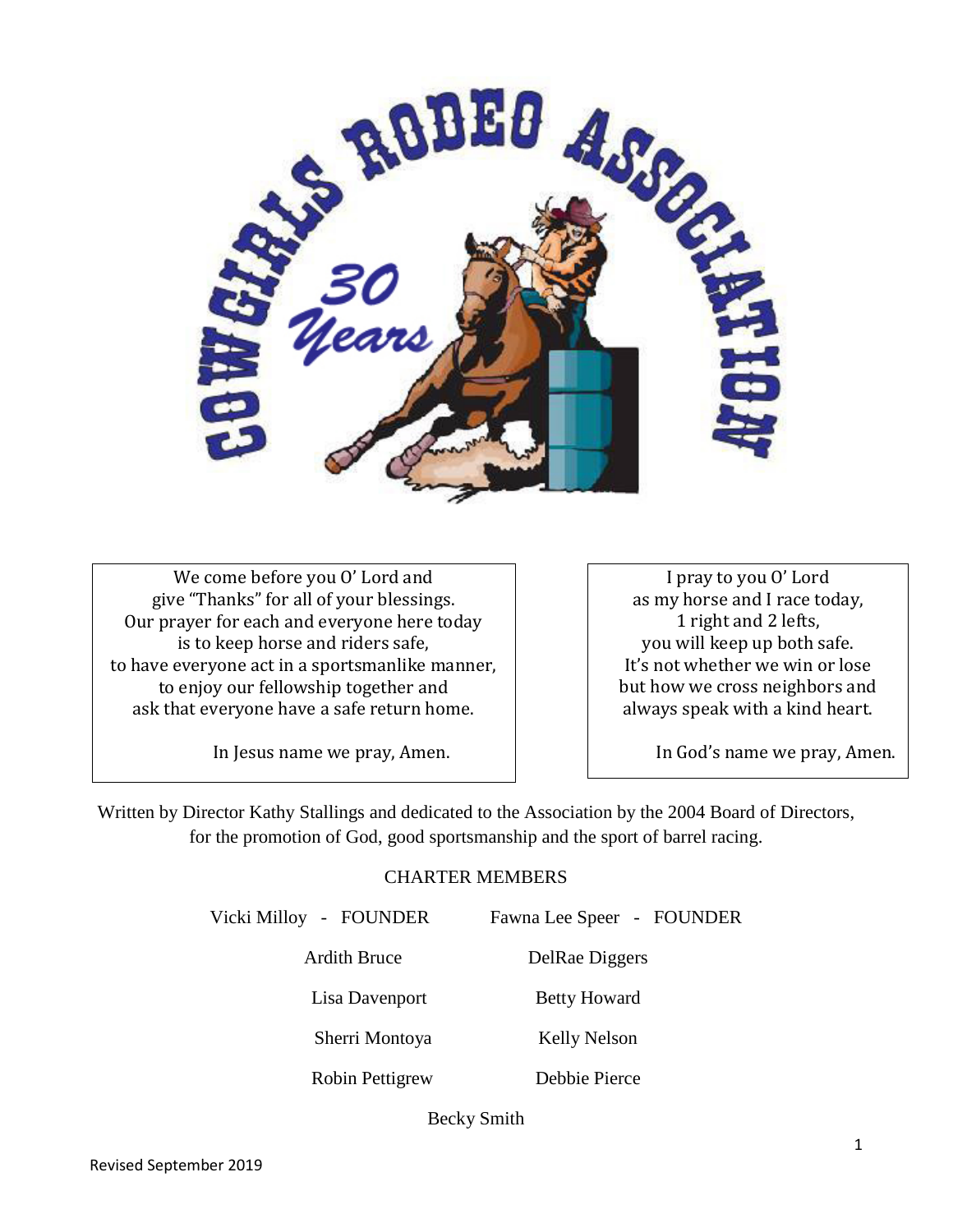### **CGRA BY-LAWS**

### **Article I – Name**

The name is as follows: CGRA, Inc. (Cowgirls Rodeo Association, Inc., hereinafter referred to as the Association.)

### **Article 2 – Objective**

| Section 1: | To promote the sport of barrel racing and other optional events in the spirit of      |
|------------|---------------------------------------------------------------------------------------|
|            | friendly competition.                                                                 |
| Section 2: | To Encourage sportsmanship, sociability, and friendship among the members.            |
| Section 3: | To provide activities within a 150-mile radius of the Clovis, New Mexico Area, except |
|            | with Board Approval.                                                                  |

### **Article III – Members:**

- Section 1: Membership in this Association is a privilege, not a right; application for which shall be made on forms and by fees and procedures prescribed from time to time by the Association.
- Section 2: The Association is organized for the purpose of mutual help, without capital stock and for the purpose of serving its membership. It will provide all of its facilities to the members under uniform rules and regulations as prescribed by the membership of the Association.
- 

Section 3: Membership in the Association shall be open to all individuals.<br>Section 4: Honorary membership may be bestowed as provided in the rule Honorary membership may be bestowed as provided in the rules and regulations.

### **Article IV – Officers and Directors:**

Section 1: Officers

The officers of the Association shall be as follow: President, Vice-President, and Secretary/Treasurer.

- The Secretary/Treasurer
	- o Does not have to be a member.
	- o Is a paid employee of the Association.

### Section 2: Duties

The President shall:

- Preside at all meetings of the Association and the Board of Directors.
- Perform other duties as are necessary and pertinent to the proper administration.
- Appoint, supervise, maintain function and name chairperson(s) to committees as necessary; being an ex-officio member of it with no vote.
- Sign, as President, all contracts and instruments, which have been first approved by the Board and Membership.
- Have, subject to advice of director's direction of the affairs of the Association and discharge such other duties, as may be regulated by the By-Laws, the Board or the General Membership.
- Has no vote unless a tie occurs at a Board meeting.

The Vice-President shall:

• Have the duties of and exercise the powers of the President in case of the Presidents absence, inability or disqualification. Be responsible for working with the Secretary/Treasurer in keeping Association rules and regulations updated and shall have in their possession at all Association functions an official copy of the rules and regulations.

The Secretary/Treasurer shall:

- Keep all membership applications on hand.
- Prepare and mail membership application and annual renewals.
- Hold all nominations and electoral ballots and all other ballots for at least one (1) year.
- Have a current point standing(s) published in the newsletter and submitted to the finals/awards committee.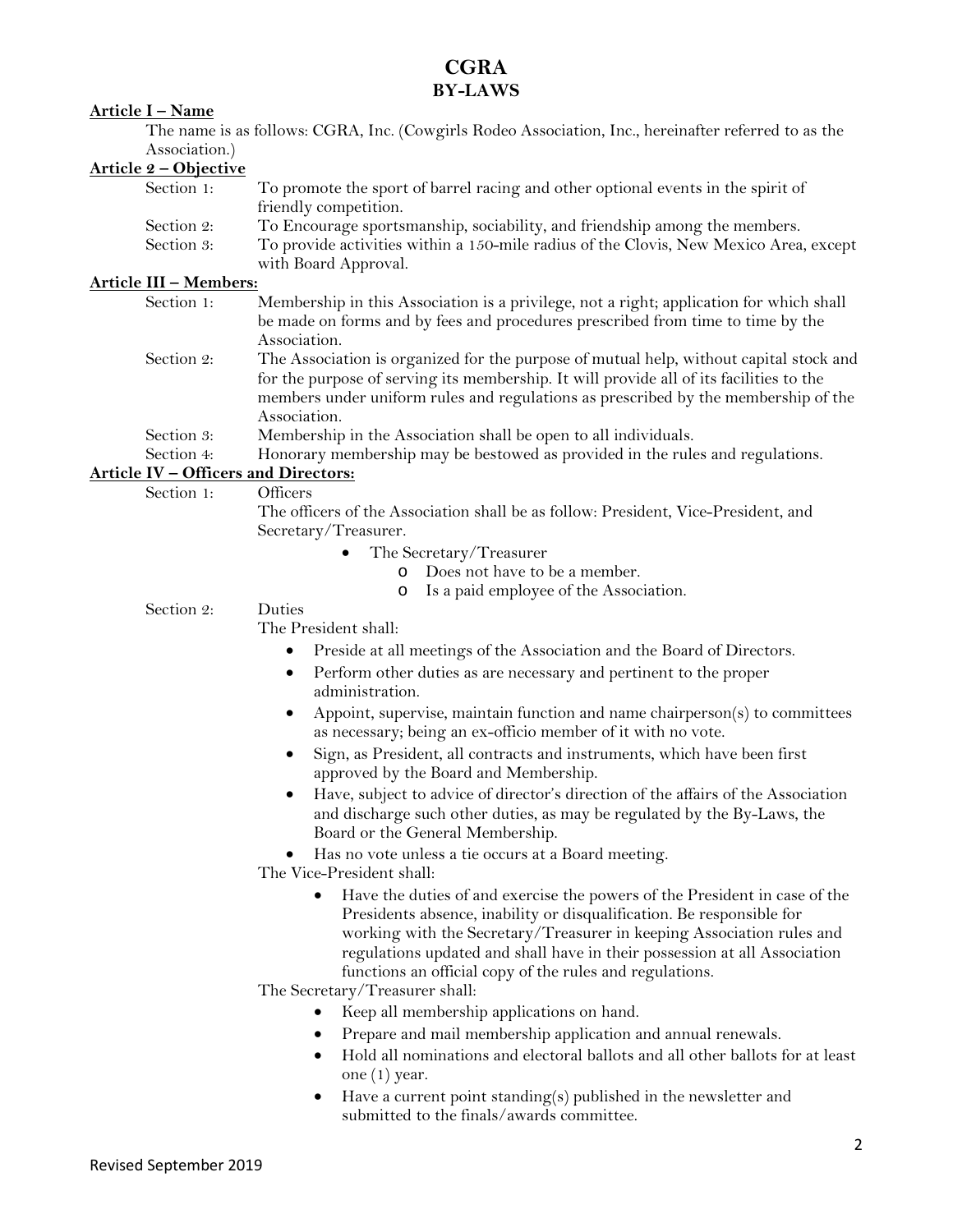- Maintain a current inventory of Association property
- Record, transcribe and furnish complete minutes of all Board meetings and called General Membership meetings.
- Give roll call for members present and accept all written proxies representing absentee members.
- Collect all money due the Association and deposit those monies in the bank in the name of the Association.
- Furnish a current financial statement at all Board and General Membership meetings.
- Neither dispenses, nor disburses funds and/or incurs no indebtedness other than normal and ordinary, for expenditures necessary to operate the Association unless authorized by the Boards vote.
- Reconcile all bank statements and furnish quarterly reports.
- Execute and sign, papers, notes, and documents.
- Be responsible for quarterly newsletter.
- Be responsible for a quarterly financial to be posted on the website for all members to see.
- Maintain a post office box and all correspondence related to the Association will go to that address only. No change of address will be permitted without full consent of the Board.
- Secretary shall keep copies of all correspondences.
- The secretary shall be paid at the rate of \$1.25 per run to include all classes and exhibitions
- If races are held 50 miles from Clovis secretary shall be paid 32 cents per mile for mileage
- When a secretary resigns or is terminated:
	- o All original books, ledgers, correspondence and forms or information regarding or pertaining to the Association must be turned over to the current President or Vice-President immediately.

### Section 3: Director

*There shall be a set of Directors composed of: Six (6) adult members and one (1) junior member (15 years or under).*

### Section 4: Duties of the Directors

- To act as goodwill ambassadors.
- To promote and encourage barrel racing contests within the area of the Association.
- To promote the Association in all of its activities and to encourage individuals to do the same.
- To assist all new and /or inexperienced members wherever possible with their conduct, appearance and participation in barrel races.
- To cooperate fully with all sponsors in their efforts to provide barrel races.
- To see that all barrels are correctly staked at jackpots and the electric  $eye(s)$ are correctly set
- To receive complaints, criticisms, or suggestions of members and make every effort to correct, alleviate, or compromise harmony.
- To act as liaison officers between sponsors, individual members within their district and the officers of the Association.

## Section 5: Board of Directors

*The Board of Directors (hereinafter referred to as the Board) shall consist of the elected officers and directors plus the previous year's President who shall automatically serve as a Director atlarge.*

Section 6: Duties of the Board of Directors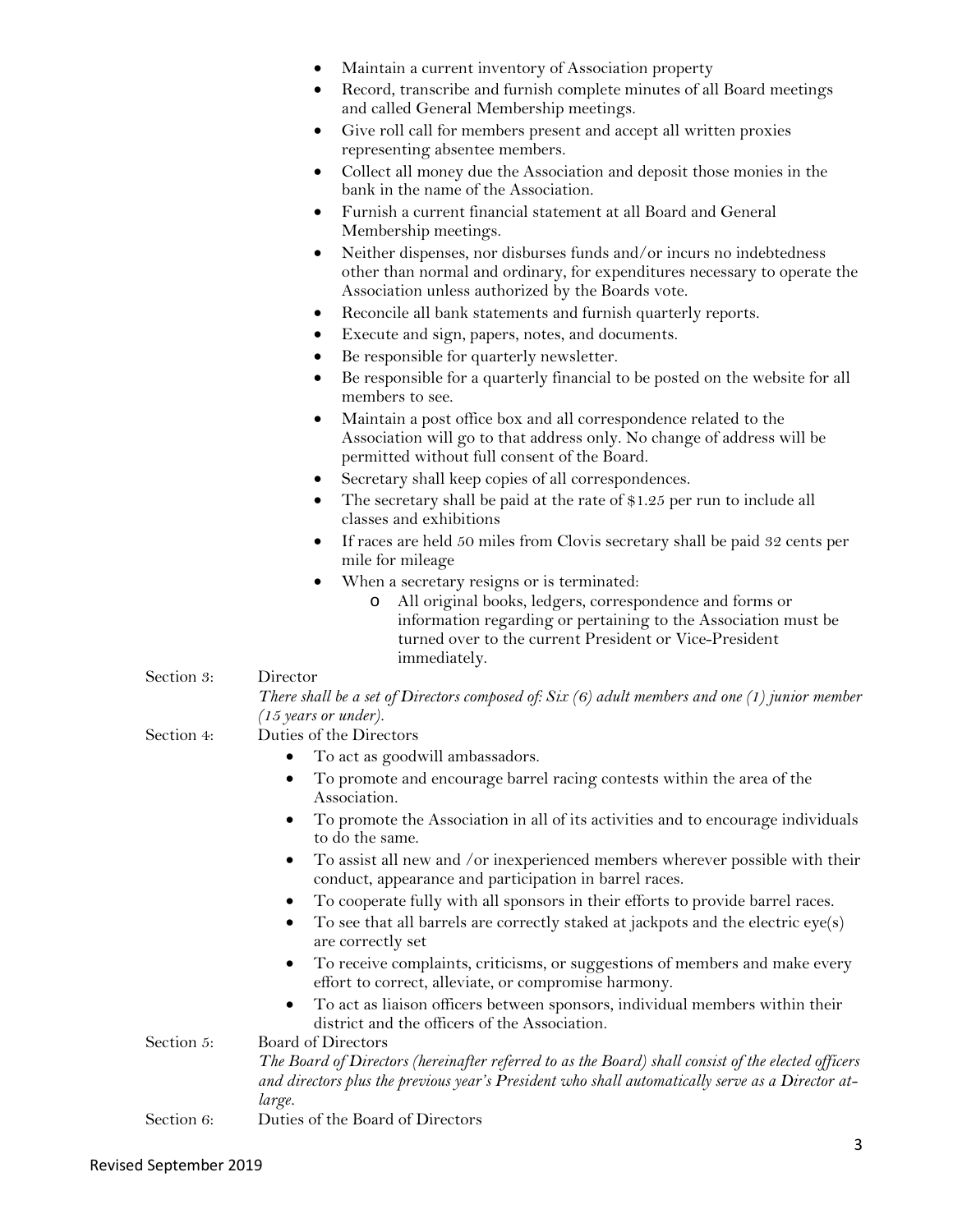- May undertake to raise funds by voluntary means but may not levy assessments nor raise dues.
- Should refer to individual duties per By-Laws.
- Shall not amend, make changes in or add to the By-Laws or rules of the Association.
- Must be a member in good standing for the current year.
- There may be no less than three (3) Board members to make any decisions.
- May authorize the expenditure of more than the \$250.00 per month operating funds if necessary.
- May not incur obligations, nor make pledges beyond the actual cash on hand.
- All races must be audited by a minimum of two  $(2)$  board members.
- Forms pertaining to 501 status will have a least two  $(2)$  officers present when being completed and will be sent certified mail or delivery confirmation.
- Outgoing board members will:
- Meet at the end of the season to review, audit and finalize all books for that year.
- Complete all necessary forms that need to be filed, to keep the association in compliance with all Federal and State Laws including the IRS.
- Train new board members regarding the running of the Association, Nonprofit compliance and provide a list of required forms and deadlines.
- Section 7: Nominations and Elections
	- Each Board member shall serve a one (1) year term.
	- All Board members shall be nominated and elected at the Final/Round-up meeting by the membership. They may be nominated and elected by mailed ballots if necessary.
	- Family members may not serve on the Board at the same time, except for a parent (Director) and child (Junior Director).
	- Vacancies, in any elected office, will be filled by a special election. The person shall complete the term of the vacated office.

### **Article V – Meetings and Voting**

| Section 1: | The CGRA General Membership shall be allowed to vote by mailed ballot on all             |
|------------|------------------------------------------------------------------------------------------|
|            | pertinent major decisions and elections.                                                 |
| Section 2: | A regular meeting of the Board shall be held quarterly. A General Membership             |
|            | meeting shall be held at the Finals/Round-up.                                            |
| Section 3: | No less than three $(3)$ Board members will count all ballots.                           |
| Section 4: | Special meetings of the membership may be called at any time by majority of the          |
|            | Board or by any 12 adult members (18 years or over). Notice of each special meeting of   |
|            | the membership shall be given, shall state the time and place of the meeting and the     |
|            | business to be transacted at the meeting.                                                |
| Section 5: | Emergency situations may be handled by a quorum of the Board.                            |
| Section 6: | All business of the Association my be transacted at any official meeting, provided there |
|            | is a quorum. Any meeting of the membership held in accordance with the foregoing         |
|            | provisions pertaining to advance notice and any members attending such meeting,          |
|            | present in person or by written proxy, shall constitute a quorum of the membership       |
|            | for all purposes. A majority of the quorum present is necessary to make changes.         |
| Section 7: | All meetings shall be conducted according to Parliamentary Procedure.                    |

### **Article VI – Borrowing Money**

Section 1: The Association shall have the power to borrow money in such amounts and upon such terms and conditions as, from time to time, becomes advisable or necessary. A majority vote of the membership at any general membership meeting is needed to borrow money.

### **Article VII – Discipline**

Section 1: Written Charges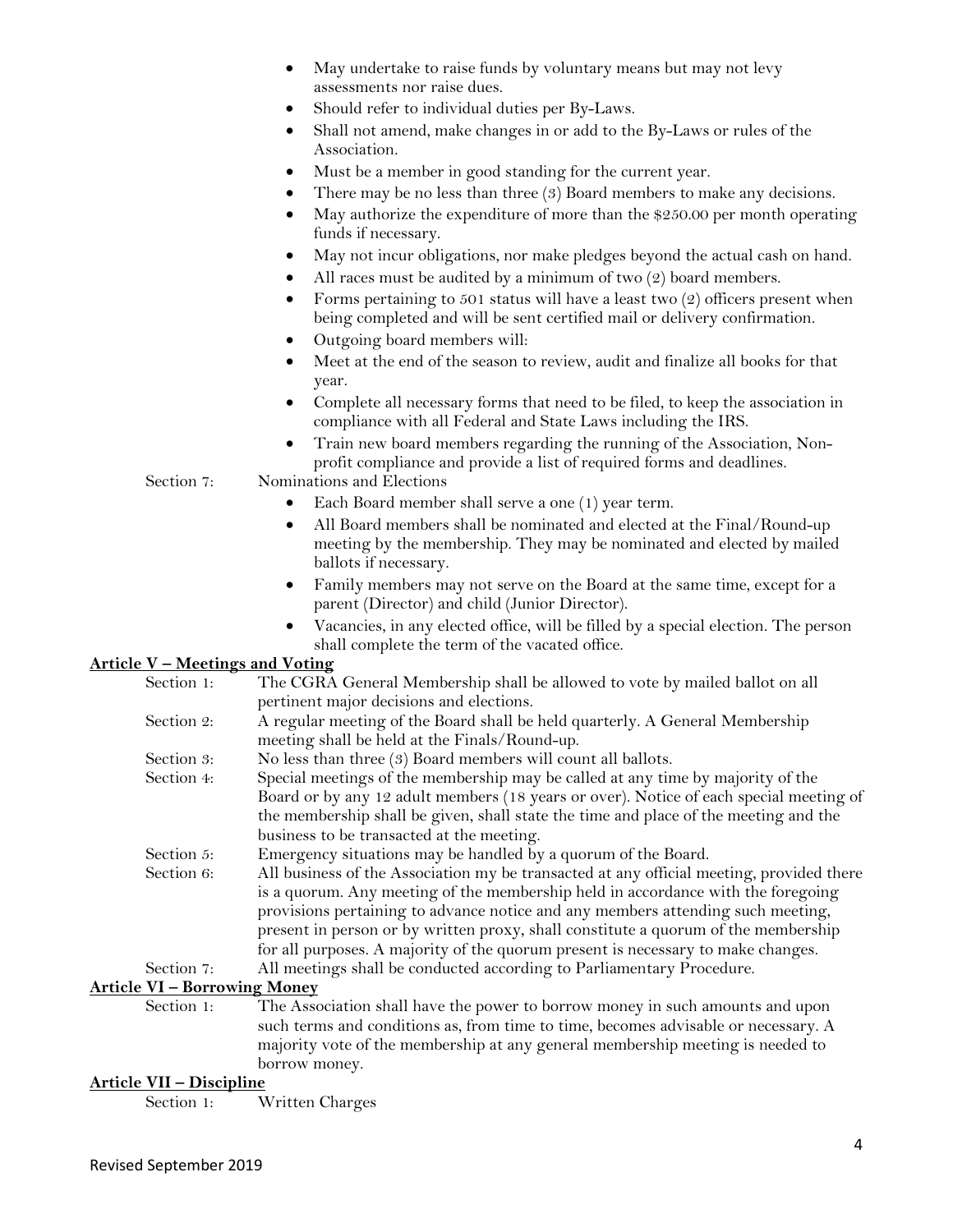|                                  | Any Board member may be removed from office for good cause. Cause may<br>include but is not limited to, missing two (2) consecutive Board meetings or<br>three (3) consecutive general membership meetings without good reason.<br>Any member may prefer charges against any other member for alleged<br>٠<br>misconduct prejudicial to the best interest of the Association. Written charges<br>with specifications must be filed with the Secretary within fourteen (14) days<br>of the alle3ged misconduct. A deposit of \$25.00, which shall be returned if<br>such charges are sustained, will be paid at this time.<br>The Secretary shall promptly send one (1) copy of the charges to the accused<br>$\bullet$<br>member, by certified mail with return receipt requested, along with a notice of<br>the hearing and an assurance that the defendant may personally appear in<br>her/his own defense and bring witnesses if she/he wishes. The investigation<br>and disciplinary action, if any, will proceed according to the current Robert's<br>Rules of Order, Deshler's Rules of Order, or Sturgis Stated Code of<br>Parliamentary Procedures. |
|----------------------------------|-------------------------------------------------------------------------------------------------------------------------------------------------------------------------------------------------------------------------------------------------------------------------------------------------------------------------------------------------------------------------------------------------------------------------------------------------------------------------------------------------------------------------------------------------------------------------------------------------------------------------------------------------------------------------------------------------------------------------------------------------------------------------------------------------------------------------------------------------------------------------------------------------------------------------------------------------------------------------------------------------------------------------------------------------------------------------------------------------------------------------------------------------------------|
| Section 2:                       | Grievance Committee                                                                                                                                                                                                                                                                                                                                                                                                                                                                                                                                                                                                                                                                                                                                                                                                                                                                                                                                                                                                                                                                                                                                         |
|                                  | After the elections the president will select three $(3)$ primary and two $(2)$<br>$\bullet$<br>alternate members from the general membership to act as a grievance<br>committee who will serve in this capacity for one (1) year. The Vice-President<br>will be the presiding officer of this committee and have no vote.<br>Vacancies within the committee will be filled by appointment of the President.<br>$\bullet$<br>An alternate member will sit on the committee when:<br>A complaint is filed against a regular grievance committee member.<br>$\bullet$<br>There is an unavoidable absence of a regular member.<br>$\bullet$<br>A regular member of the committee feels, for personal reasons, that there<br>٠<br>would be a conflict of interest and upon justifications of the President, the                                                                                                                                                                                                                                                                                                                                                 |
|                                  | President may designate an alternate to take that members place.                                                                                                                                                                                                                                                                                                                                                                                                                                                                                                                                                                                                                                                                                                                                                                                                                                                                                                                                                                                                                                                                                            |
| <b>Article VIII - Amendments</b> |                                                                                                                                                                                                                                                                                                                                                                                                                                                                                                                                                                                                                                                                                                                                                                                                                                                                                                                                                                                                                                                                                                                                                             |
| Section 1:                       | Amendments to the Article of Incorporation and By-Laws may be proposed by the<br>board or by written petition, addressed to the secretary and signed by 20% of the<br>voting membership. Amendments proposed by such a petition shall be promptly<br>considered by the Board and must be submitted by the secretary to the members<br>within forty-five $(45)$ days of the date when the petition was received.                                                                                                                                                                                                                                                                                                                                                                                                                                                                                                                                                                                                                                                                                                                                             |
| Section 2:                       | The Articles of Incorporation and By-Laws may be amended (All three (3) factors                                                                                                                                                                                                                                                                                                                                                                                                                                                                                                                                                                                                                                                                                                                                                                                                                                                                                                                                                                                                                                                                             |
|                                  | must exist)                                                                                                                                                                                                                                                                                                                                                                                                                                                                                                                                                                                                                                                                                                                                                                                                                                                                                                                                                                                                                                                                                                                                                 |
|                                  | By a 2/3 vote of members present and voting.<br>$\bullet$                                                                                                                                                                                                                                                                                                                                                                                                                                                                                                                                                                                                                                                                                                                                                                                                                                                                                                                                                                                                                                                                                                   |
|                                  |                                                                                                                                                                                                                                                                                                                                                                                                                                                                                                                                                                                                                                                                                                                                                                                                                                                                                                                                                                                                                                                                                                                                                             |
|                                  | At any regular or special meeting called for that purpose only.                                                                                                                                                                                                                                                                                                                                                                                                                                                                                                                                                                                                                                                                                                                                                                                                                                                                                                                                                                                                                                                                                             |

• Provided that discussion of amendments have been included in the notice of the meeting and mailed to each member at least two weeks prior to the date of the meeting.

### **Article IX – Rules and Regulations**

Section 1: The rules and regulations will govern the day-to-day functions of the Associations. At no time will the rules and regulations be in contradiction to the By-Laws. If such a conflict is found to exist, the By-Laws will take precedence. If a rule(s) is not addressed specifically by CGRA, the organization will follow the rules of BBR.

### **Article X – Bookkeeping/Accounting/Funds**

- Section 1: The books shall at all times be open to inspections by the Board members. Books will also be maintained in accordance with a generally accepted account practice. Section 2: A regulated petty cash fund may be established at the discretion of the Board. When established, the fund will be maintained in accordance with generally accepted accounting practice.
- Section 3: At the end of the point year a general and complete accounting of the books shall be required all account will be balanced before being turned over to the newly elected officers.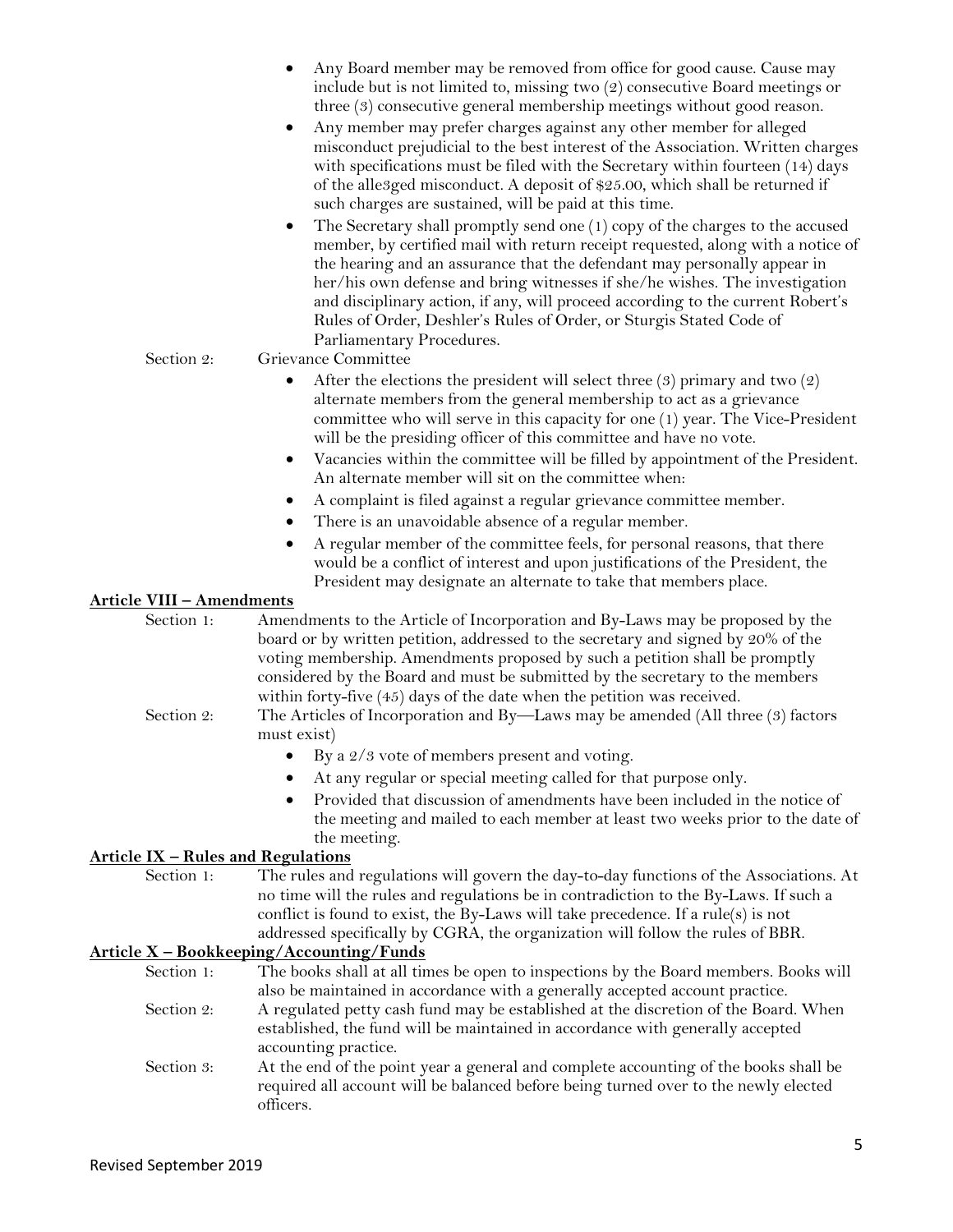### Section 4: No individual may close out the Associations' accounts, at any time, as long as the Association is functioning.

### **Article XI – Dissolution**

Section 1: Upon dissolution, all remaining assets and liabilities shall be disposed of by vote of the remaining membership.

### **C.G.R.A RULES**

### **I. Membership**

- a. Good conduct is a must! We, as members, should practice good sportsmanship and responsibility.
- b. The point year will begin September 1st and end August  $30<sup>th</sup>$  with the Fiscal year ending August 31st.
- c. Membership Fees

|            | New  | Renewal |
|------------|------|---------|
| Individual | \$25 | \$20    |
| Family     | \$35 | \$30    |

- d. Membership fees are non-refundable.
- e. In order to be eligible for renewal fee, a member must pay fee within 25 day following the start of the CGRA point year and have been a member in good standing from the previous year.
- f. Family memberships are allowed one vote only. Members wishing to have additional votes must pay an additional \$10.00 per family (voting) member.
- g. Family memberships will allow the following: Contestants may ride any horse, regardless of ownership, and may ride as many horses as they choose in a class.
- h. However, more than one person in a class may not show the same horse, unless the following condition are met:
	- i. Both contestants are members of the same immediate family who reside in the same household (husband, wife, children, and grandchildren 21 and under). Children and grandchildren 21 and under wo are attending school away from home, but who reside part of the year with their parents or grandparents are included under this rule.
	- ii. Neither contestant is showing any other horse in that class.
	- iii. No horse may be ran more than once in the Open or Novice class.

### **II. Non-Members**

- a. Non-members **DO NOT** have the same privileges as members.
- b. All non-members at each function will:
	- i. Pay prior to competition of exhibition(s).
	- ii. Sign a release form
	- iii. May attend General Membership Meetings and /or Awards Banquets, however a nonmember would not be able to participate and would have no voting rights without buying a membership.
- c. Any unpaid fees or outstanding debt(s) from previous CGRA functions must be paid before entering another CGRA function.

### **III. Jackpot Information**

### **a. General Information**

- i. No re-run will be given for broken equipment.
- ii. Only the horse competing will be allowed in the arena with the exception of the Eight (8) and under class.
- iii. Excessive training during competition will not be permitted (i.e. circling the barrels and/or poles).
- iv. The ground will be raked or smoothed every five (5) runners unless ground arena conditions warrant otherwise. In that case, the Board would discuss and make the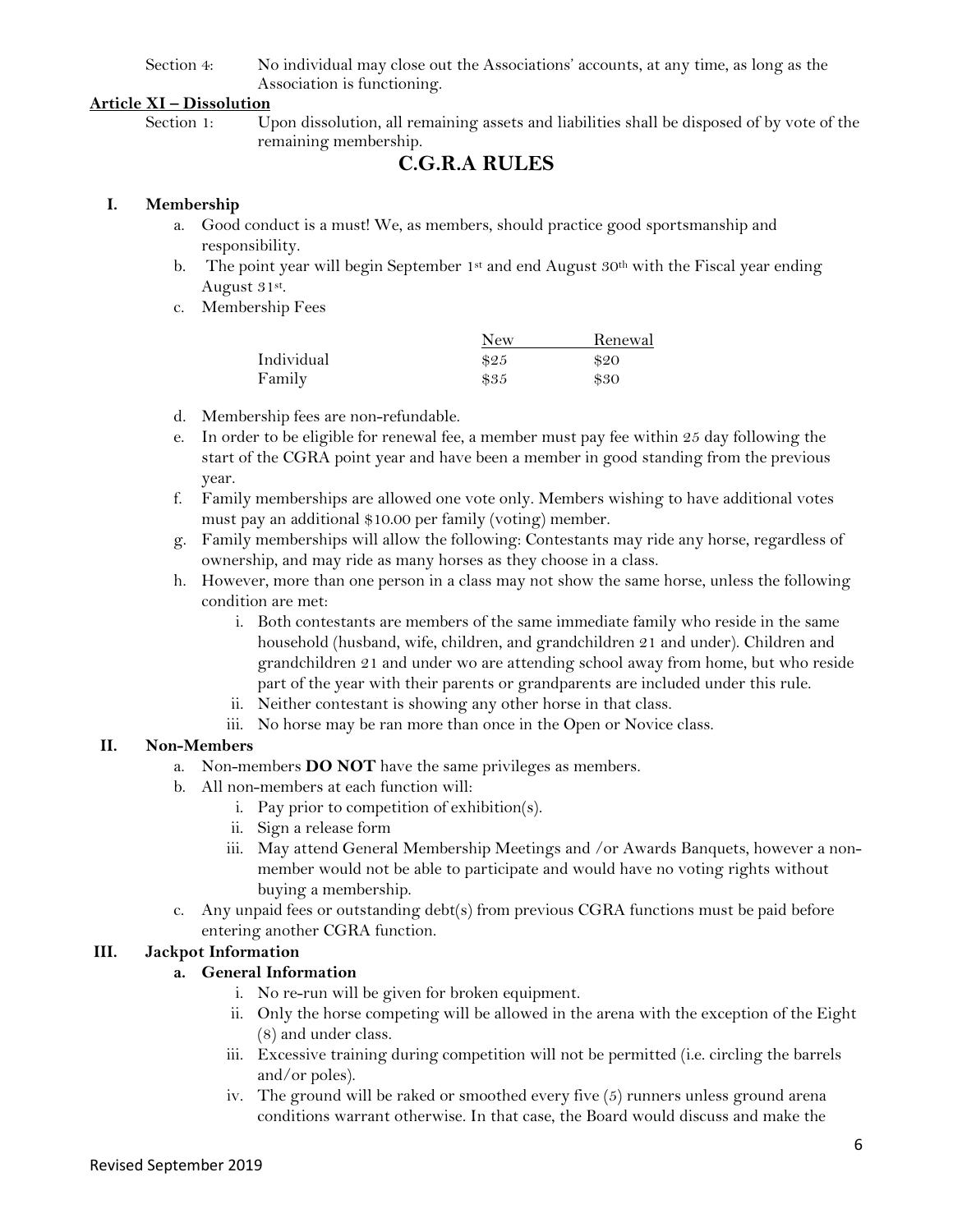decision before the race starts as to how many runners constitute a rake. Additionally, the ground will not be raked or smoothed prior to the start of a new class that does not fall on the designated number of runs.

- v. A contestant may circle their horse in the arena prior to crossing the timing light, however once the contestant crosses the timing light the competition run begins.
- vi. One entry constitutes a class but a "NO TIME" does not constitute a win. In this situation the contestant will receive no points and the money will go back to CGRA.
- vii. NO REFUNDS will be given after the class has started, with the exception of the following:
- viii. Should a default, due to CGRA, occur during a contestants run, the contestant has the option of funning at their preference **or** receiving a refund.
- ix. In the event a show has been started and needs to be cancelled due to an unforeseen condition, i.e. weather related, only entry monies for events not completed will be refunded. In no case shall the office charge(s) be refunded.
- x. If a contestant is not ready, within reason, when called they will forfeit their entry and receive a "NO TIME".
- xi. An electric eye will be used at all functions and shall be the official time. Times will be recorded in thousandths. At the discretion of the Board and Directors a flagger may be used as a backup timer or as an official time in the event that no electric eye is available.
- xii. In the event that a contestant enters more than one horse in a particular division the points, or money, will count on the highest placing horse only. However, the contestant may receive more than one pay out.
- xiii. Absolutely no alcohol permitted at any CGRA events.
	- 1. Alcohol that is being sold arenas the following rules apply.
		- Alcohol will be permitted in stand only.
		- NO contestant will be permitted to consume alcohol.
		- Anyone consuming alcohol will not be permitted in the arena, warm up area or around contestants on horseback.
- xiv. No rider substitutions will be allowed in any class except the Novice Horse class. The Secretary must be notified of substitution of rider in Novice Horse before the class begins.
- xv. Running out of order will result in disqualification "NO TIME".
- xvi. Open Barrels and Open Poles Only-No changing of horse positions drawn after the final draw.
- xvii. Must provide the names of each horse to enter and run in the jackpot.
- xviii. No refunds after the 1st horse runs at a regular CGRA race.

### **b. Entry Information**

- i. A \$10.00 office charge will be added to all entries at regular CGRA events.at the discretion of the Board, the office charge may be adjusted for added money events only.
- ii. CGRA Member Only In the event multiple members of a family, as addressed in Section 1, enter an event, the \$10.00 office charge shall be assessed to only on entry.
- iii. **Exhibition Only Entries** *will* be subject to the \$10.00 office charge. Should the rider decide to enter a class they will *not* pay an additional office charge.
- iv. If the jackpot secretary uses a computerized program, the contest will complete an entry form only. The computer program will compute the draw; the running order will be announced prior to the start of the jackpot.
- v. If the jackpot secretary **does not use** a computerized program, all contestants will draw for all positions at the time of entry. If a contestant is entering more than one horse, or more than one contestant is riding the same horse, the contestant(s) has the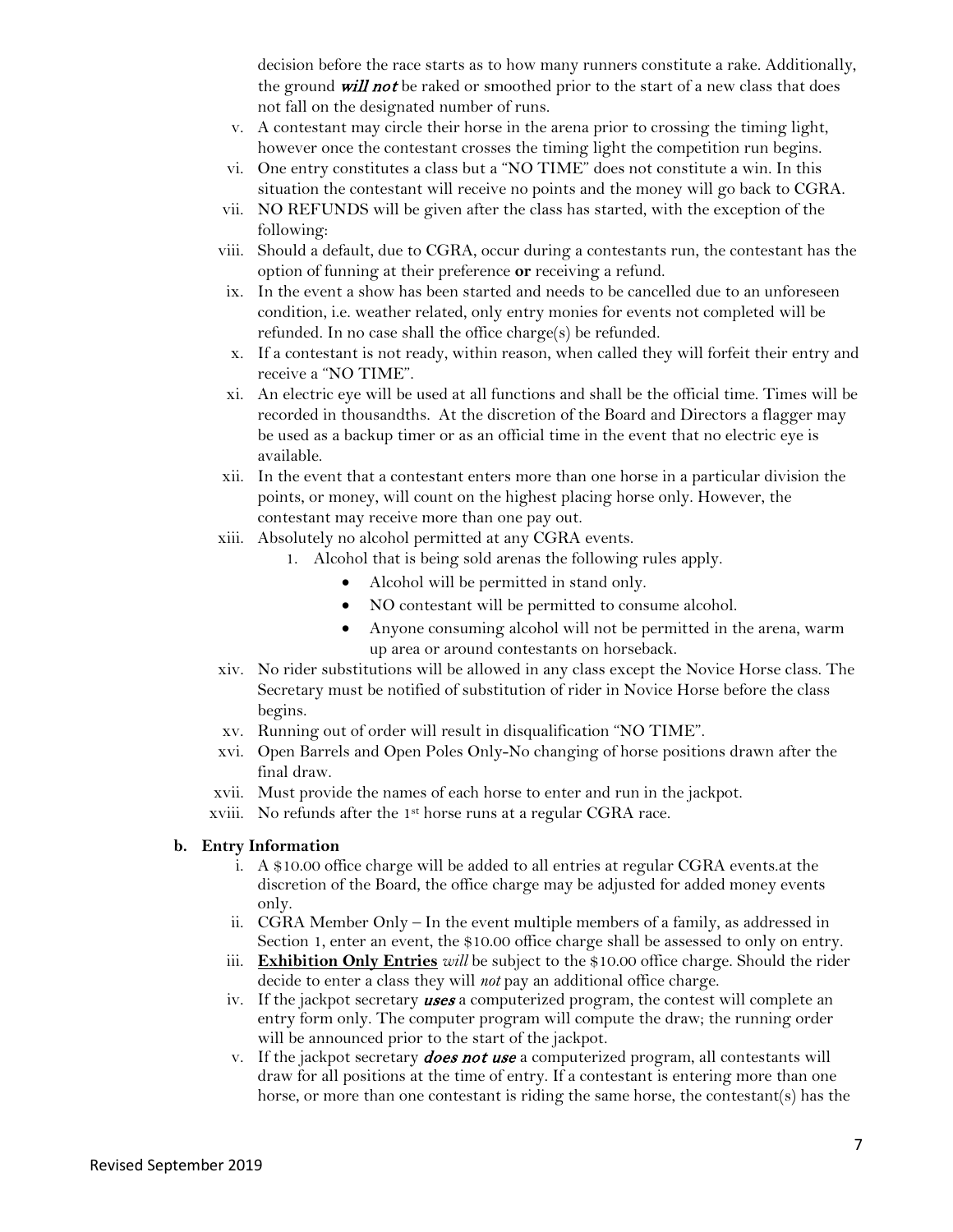right to draw at least one additional chip in an effort to split the runs, or may choose to be placed at the end of the draw.

- vi. Once the draw has been announced, any additional entries will be added to the end of the draw.
- vii. After the first horse in the class has run, no further entries will be taken for that class. If a contestant is missed for the draw before the class starts the class will be redrawn. If they are missed after the class starts the contestant will have the option of running at the bottom of the draw or receive a refund.
- viii. In the event a contestant is running more than one horse, they may be split at the time of the draw. They will have to be in the draw on their first run and allowances for redrawing to separate runs.
- ix. Positions cannot be traded by contestants after the draw.
- x. Contestant(s) that choose to enter multiple classes, should horse and/or contestant meet eligibility rule(s), (i.e. novice and/or youth), may choose to make **separate** runs in the Open, the Novice Horse, the Novice Rider, the 8 and Under, and/or youth; this means that the contestant will run their horse(s) in each class.

#### **\*\*\*\*OR\*\*\*\***

- xi. Contestant(s) may choose to make on  $(1)$  run in the first class entered and may carry that time **forward** to any other class(s) entered; this means the contestant will run their horse(s) only one (1) time. **If a contestant chooses this option, they must notify the secretary, before their first run that they ae going to carry over their time to any additional designated class(s).**
- xii. A "NO TIME" will carry forward to all "carry over" classes designated at the time of entry. Furthermore, the contestant will not be able to reenter any designated "carry over" class(s) on the specified horse. They may, however, pay an additional entry and enter classes on other horse(s), which were not already subject to the "carry over" request.
- xiii. Contestant(s) must fill out entry form, with the jackpot secretary, to be considered as an entry.
- xiv. Insufficient checks will be subject to the current banking charge(s) imposed on CGRA and reimbursement must be made prior to entry at the next function or the contestant will not be allowed to run.
- xv. In the event a contestant's entry check is returned to CGRA as "insufficient", "account closed", or "funds not available", the contestant will no longer have the option of paying by check and all future entries must be paid in CASH only.
- xvi. Replacement checks, due to loss or damage by the contestant, over \$25.00, will be subject to the current banking charge(s) imposed on CGRA for a "stope payment" fee. The replacement check will be issued only for the balance of the original check amount, less the stop payment fee(s).
- xvii. In the event a check under \$25.00 is replaced and both the original and replacement check are presented to the bank for payment, the contestant will be responsible for reimbursement of the check amount to CGRA. The reimbursement must be made prior to entry at the next function or the contestant will not be allowed to run.
- xviii. The President will be allowed three (3) free exhibitions and will have the barn fee and worker fee waived at each approved function.

#### c. **Standard Order of Events**

#### i. **Classes and Entry Fees**

### **1. Barrels:**

| Exhibitons          | 1 for \$4.00 |
|---------------------|--------------|
| <b>Riding Slots</b> | \$15.00      |
| Open 4D             | \$35.00      |
| 8 and Under         | \$15.00      |
| Youth 2D            | \$20.00      |
| Novice Rider        | \$20.00      |
| Novice Horse 4D     | \$20.00      |
|                     |              |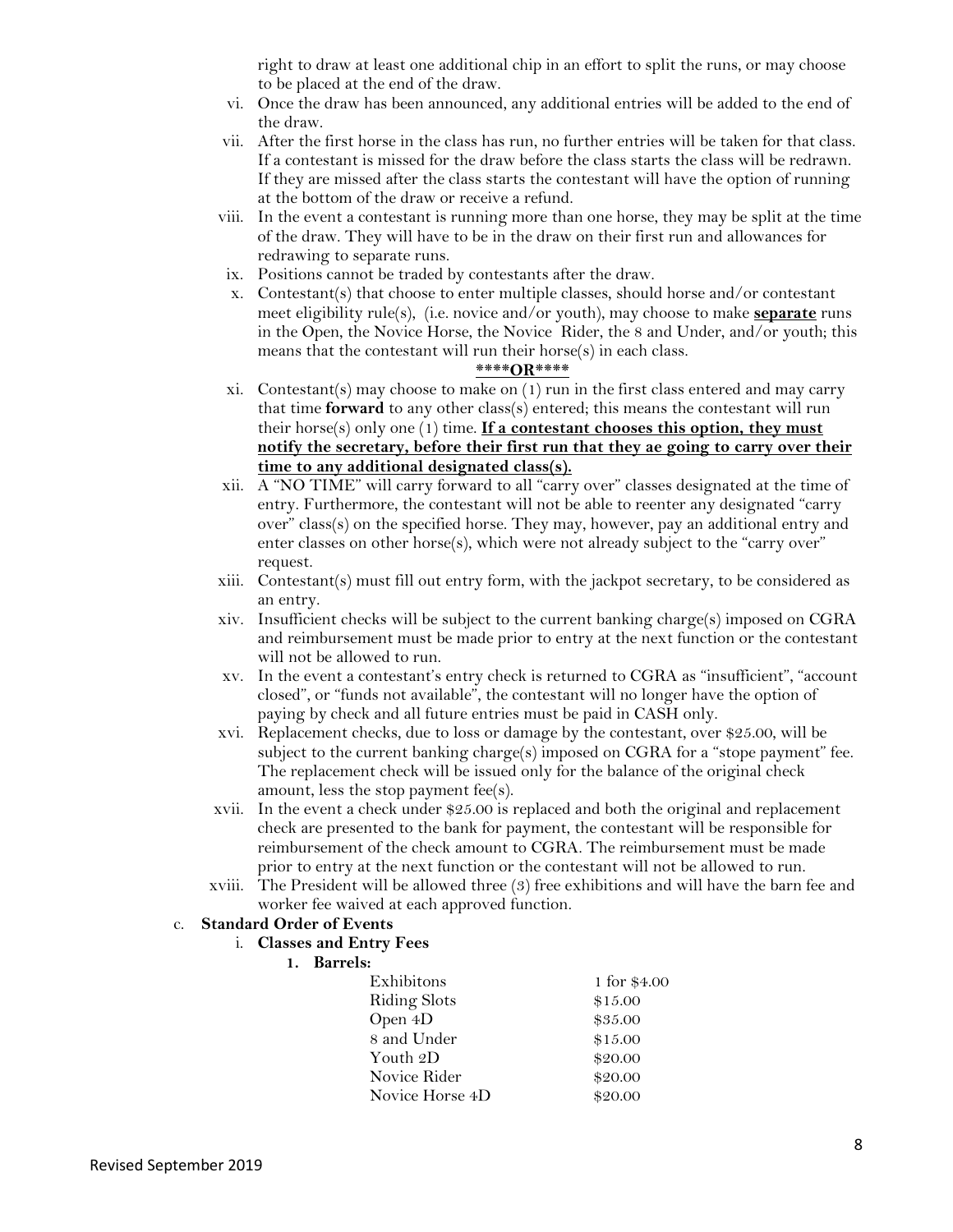| Poles:<br>2. |  |
|--------------|--|
|--------------|--|

| Exhibitions | 1 for \$4.00 |
|-------------|--------------|
| 8 and Under | \$15.00      |
| Open $3D$   | \$20.00      |

### **IV. Barrel Events**

a. A standard pattern will be used as each arena allows. See diagram 1 page 19.

| Score line (timer)                        | ~60' from score line (timer) to 1 <sup>st</sup> and 2 <sup>nd</sup> barrel                  |
|-------------------------------------------|---------------------------------------------------------------------------------------------|
| Between 1 <sup>st</sup> and $2nd$ barrels | $\sim$ 90' between 1 <sup>st</sup> and 2 <sup>nd</sup> barrel                               |
| Arc to 3 <sup>rd</sup> barrel             | $\sim$ 105' arc to the 3 <sup>rd</sup> barrel from both 1 <sup>st</sup> and 2 <sup>nd</sup> |
|                                           | harrel                                                                                      |
|                                           |                                                                                             |

- b. It is recommended the score line (timer) be at least 45' away from the end of the arena unless there is a center alley or size does not permit. In small arenas, barrels must be staked at least 15' from the wall or fence. It is recommended that in small arenas the pattern will be reduced proportionately to a standard barrel pattern. All barrel patterns that do not conform to a standard pattern must be posted prior to the barrel race.
- c. Metal barrels only to be used for event. For expos the use of metal, plastic, or pop-up barrels will be allowed.
- d. Circling of the markers/stakes prior to the first class will not be allowed.
- e. A contestant may run to the right or the left barrel first. See diagram 2 page 19.
- f. A contestant will receive a "NO TIME" should any one of the following occur: breaking of the pattern, making more than the three (3) turns necessary to complete the pattern and/or an intentional halt/break in the forward progress of the pattern. See diagram 2 page 18.
- g. Contestants in any divisional class, 2D, 3D, 4D, and/or 5D, will receive a "NO TIME" for knocking down a barrel.
- h. Contestants in the 8 and Under and Novice Rider will be assessed a 5 Second Penalty, for each barrel knocked down, to be added to the final running time.

### **a. Barrel Payouts and Points**

- ii. If a place is not paid in a division, the monies will be evenly divided to the reaming winner of the division.
	- 1. The additional winnings will not be paid on a separate check.
	- 2. The additional winnings will not go towards End of Year Awards.
	- 3. The additional winnings for Novice Horse class does not have to be on separate check.
	- 4. The additional winnings for Novice Horse will not go towards End of Year awards.
- iii. If there are no qualified runs in a division, the monies will go to the winner of the 1D.
	- 1. The additional winnings will not be paid on a separate check.
	- 2. The additional winnings will not go towards End of Year Awards.
	- 3. The additional winnings for Novice Horse class does not have to be on a separated check.
	- 4. The additional winnings for Novice Horse will not go towards End of Year Awards.
- iv. If there are no qualified runs in a class, the money will go back to the Association.
- v. In the event of co-approved functions, payoffs will be regulated as per Board approval.
- vi. Standard CGRA events will be paid out as follow:

| Division       | Time                                | Percentage of    | Example |
|----------------|-------------------------------------|------------------|---------|
|                |                                     | Jackpot Paid Per | Only    |
|                |                                     | Division         |         |
| 1 <sub>D</sub> | <b>Fastest Time</b>                 | 35%              | 16.328  |
| 2D             | Fastest Time $+ .5$ Second (1/2)    | $30\%$           | 16.828  |
| 3D             | Fastest Time $+ 1$ Second (1)       | 20%              | 17.328  |
| 4D             | Fastest Time $+1.5$ Second $(11/2)$ | 15%              | 17.828  |

### **4D Divisional barrel Class Payouts**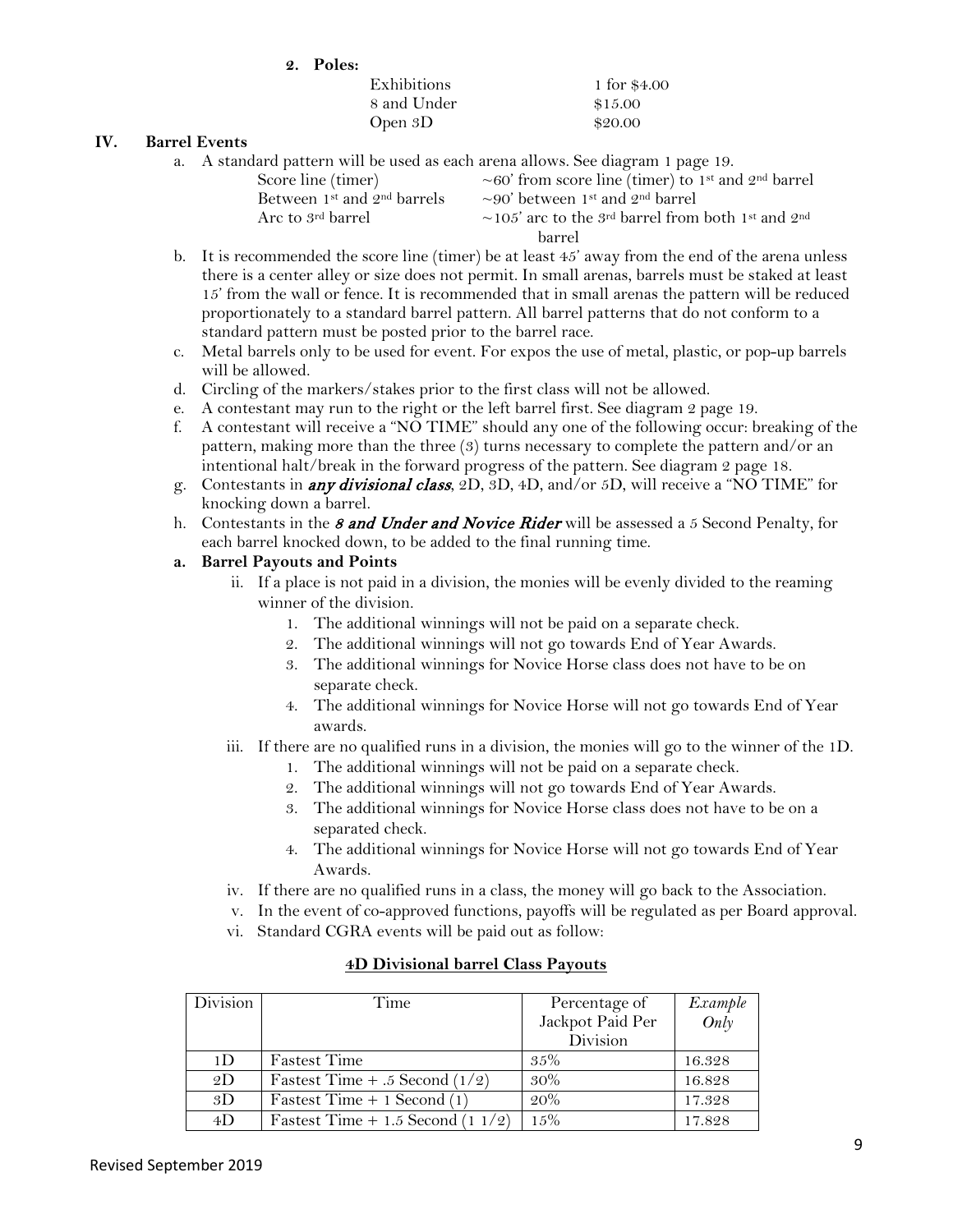### **3D Divisional barrel Class Payouts**

| Division       | Time                         | Percentage of Jackpot<br>Paid Per Division | Example<br>Onlv |
|----------------|------------------------------|--------------------------------------------|-----------------|
| 1 <sub>D</sub> | <b>Fastest Time</b>          | $.50\%$                                    | 16.328          |
| 2D             | Fastest Time $+1$ Second (1) | 30%                                        | 17.328          |
| 3D             | Fastest Time $+2$ Second (2) | 20%                                        | 18.328          |

### **2D Divisional barrel Class Payouts**

| Division | Time                          | Percentage of Jackpot<br>Paid Per Division | Example<br>Onlv |
|----------|-------------------------------|--------------------------------------------|-----------------|
| 1D       | <b>Fastest Time</b>           | $60\%$                                     | 16.328          |
| 2D       | Fastest Time $+ 1$ Second (1) | 40%                                        | 17.328          |

### **CGRA Divisional Class Payouts will be paid, based on the number of entries as follows:**

| Number of | $\#$ of Places | First |     |     | Second Third Fourth | l Fifth |
|-----------|----------------|-------|-----|-----|---------------------|---------|
| Entries   | Paid           |       |     |     |                     |         |
| $1 - 16$  |                | 100%  |     |     |                     |         |
| $17 - 33$ |                | 60%   | 40% |     |                     |         |
| 34-66     | 3              | 50%   | 30% | 20% |                     |         |
| 67-95     |                | 40%   | 30% | 20% | 10%                 |         |
| 96-Over   |                | 33%   | 27% | 20% | 13%                 |         |

### **CGRA Non-Divisional Class Payouts will be paid, based on the number of entries as follows:**

| Number of  | $#$ of Places | First   | Second | Third | Fourth | Fifth |
|------------|---------------|---------|--------|-------|--------|-------|
| Entries    | Paid          |         |        |       |        |       |
| $1 - 5$    |               | $100\%$ |        |       |        |       |
| $6 - 10$   | $\mathcal{Q}$ | 60%     | 40%    |       |        |       |
| $11 - 15$  | 3             | 50%     | 30%    | 20%   |        |       |
| $16 - 20$  | 4             | 40%     | 30%    | 20%   | 10%    |       |
| $21$ -Over |               | 33%     | 27%    | 20%   | 13%    | 7%    |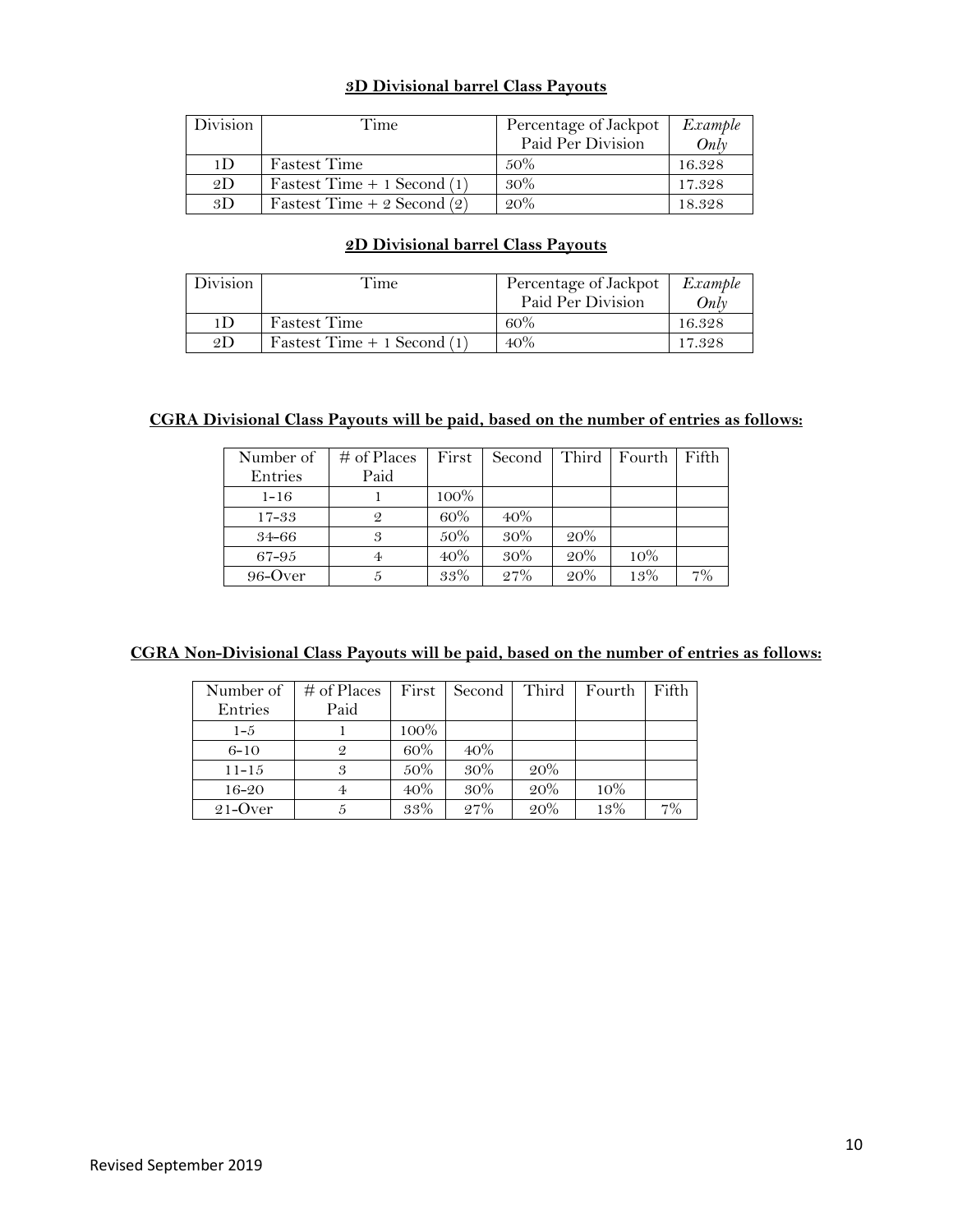### vii. Standard CGRA event points will be distributed as follows:

| Name                 | Place           | Points Based   | Points Redistributed                           | Member Points   |
|----------------------|-----------------|----------------|------------------------------------------------|-----------------|
|                      | Won             | on Placing     |                                                | Awarded for EOY |
| Rider 1 (Non-Member) | 1st             | 6              | Non-Member No Points<br>Awarded                | NM(0)           |
| Rider 2 (Member)     | <b>Ond</b>      | 5              | Member awarded 1st place<br>points             | 6               |
| Rider 3 (Member)     | grd             | $\overline{4}$ | Member awarded 2nd place<br>points             | 5               |
| Rider 4 (Non-Member) | 4 <sup>th</sup> | 3              | Non-Member No Points<br>Awarded                | NM(0)           |
| Rider 5 (Member)     | 5 <sup>th</sup> | $\mathcal{Q}$  | Member awarded 3rd place<br>points             | $\overline{4}$  |
| Rider 6 (Member)     | 6 <sup>th</sup> |                | Member awarded 4 <sup>th</sup> place<br>points | 3               |
| Rider 7 (Member)     | 7 <sup>th</sup> | $\Omega$       | Member awarded 5th place<br>points             | $\mathcal{Q}$   |
| Rider 8 (Member)     | 8 <sup>th</sup> | $\Omega$       | Member awarded 6th place<br>points             |                 |

### **Non-Member Placing Redistribution Example**

### **Member as Multiple Placer Distribution Example**

| Name  | Horse   | Place<br>Won    | Points Based on | Points Distribution                   |
|-------|---------|-----------------|-----------------|---------------------------------------|
|       |         |                 | Placing         |                                       |
| Sally | Horse 1 | 1st             |                 |                                       |
| Bill  | Horse 1 | <b>Ond</b>      |                 |                                       |
| Sally | Horse 2 | <sub>grd</sub>  |                 | No Points Awarded or<br>Redistributed |
| Tim   | Horse 1 | 4 <sup>th</sup> | 3               |                                       |
|       |         |                 |                 | 3                                     |
| Joe   | Horse 1 | 5 <sup>th</sup> | $\mathcal{Q}$   | 2                                     |
| Tim   | Horse 2 | 6th             |                 | No Points Awarded or<br>Redistributed |

### **b. Barrel Classes**

- **i. Exhibitions**
	- 1. This is a seasoning class only with no paybacks or points
	- 2. Entry Fee: \$4.00 each
- **ii. 4D Open Barrels**
	- 1. This class is open to all riders and horses.
	- 2. Entry Fee: \$35.00 with 80% going into the jackpot.
	- 3. The 4D Open Barrel class will be ran and paid out as a 4D divisional class.
	- 4. A knocked down barrel constitutes a "NO TIME".
	- 5. A point system based on 6 through 1 (i.e. 6 points to 1<sup>st</sup> place, 5 points to  $2<sup>nd</sup>$ place, 4 points for 3rd, etc.) will be utilized for End of year Awards.
	- 6. See divisional class payout on page 9 and 10.
	- 7. See point distribution on page 11.

### **iii. 8 and Under Barrels (age as of September 1st)**

- 1. This class is open only to contestants 8 years old and under—as of September 1<sup>st</sup> of the current competition year—and all horses.
- 2. Entry Fee: \$15.00 with 75% going into the jackpot.
- 3. The 8 and Under class is **not** a divisional class and will be paid out based on the fastest time run in the class
- 4. A five  $(5)$  second penalty will be assessed, the final running time, for **each** barrel knocked over during a run.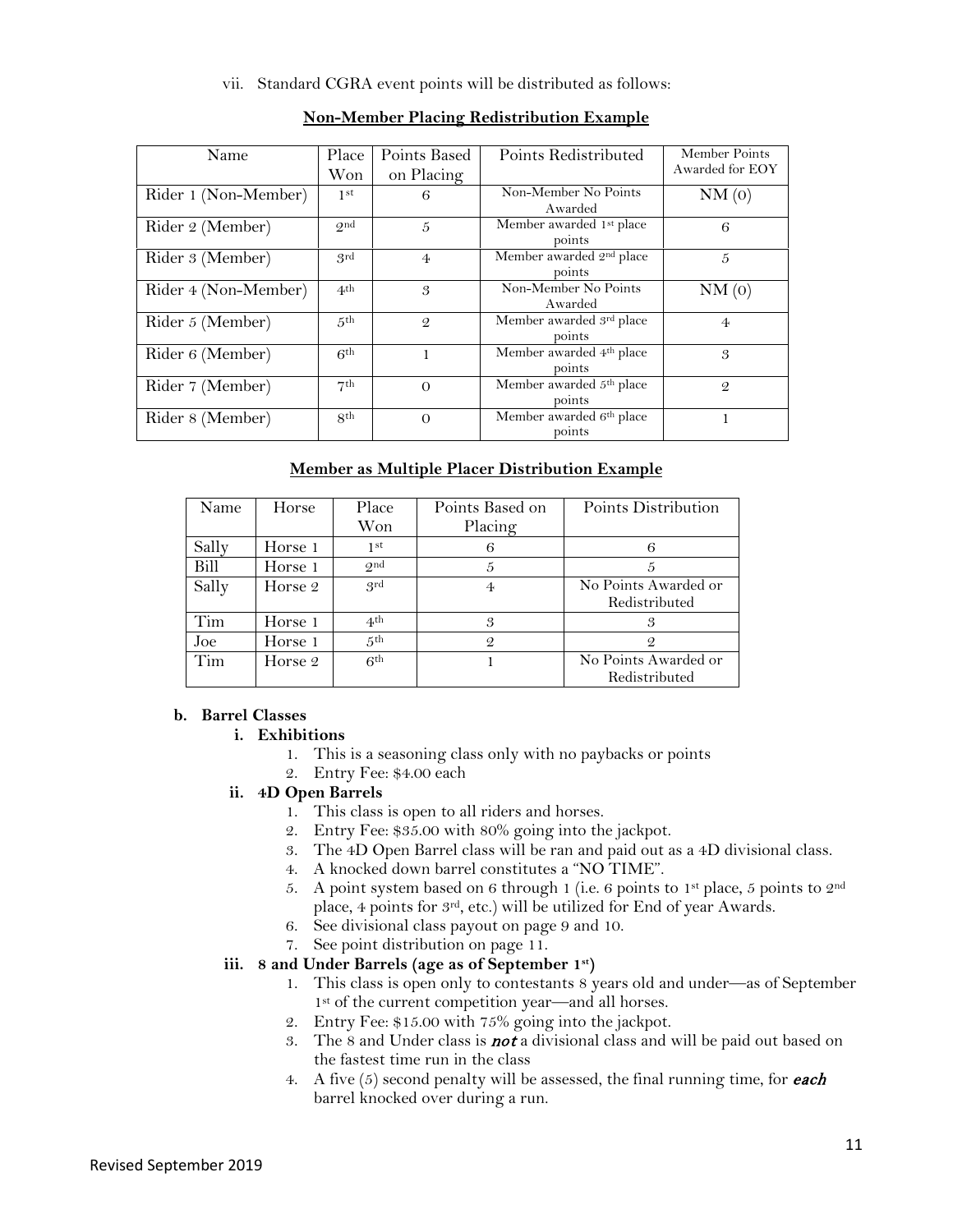- 5. A point system based on 6 through 1 (i.e. 6 points to 1<sup>st</sup> place, 5 points to 2<sup>nd</sup> place, 4 points for 3rd, etc.) will be utilized for End of year Awards.
- 6. See non-divisional class payout on page 9 and 10.
- 7. See point distribution on page 11.

### **iv. 2D Youth Barrels (age as of September 1st )**

- 1. This class is open only to contestants 15 years old and under as of September 1<sup>st</sup> of the current competition year and all horses.
- 2. If contestant runs in Youth class and are 8 or under, they will not be allowed to enter the 8 & Under class.
- 3. Entry fee: \$20.00 with 75% going into the jackpot.
- 4. The 2D Youth Barrel class will be ran and paid out as a 2D divisional class.
- 5. A knocked down barrel constitutes a "NO TIME".
- 6. A point system based on 6 through 1 (i.e. 6 points to 1<sup>st</sup> place, 5 points to  $2<sup>nd</sup>$ place, 4 points for 3rd, etc.) will be utilized for End of year Awards.
- 7. See divisional class payout on page 9 and 10.
- 8. See point distribution on page 11.

### **v. Novice Rider Barrels**

- 1. This class is for **Members Only**.
- 2. This class is open to novice riders who have earned no more than \$1,000.00 in lifetime earnings, from any equine event.
	- a. Equine events include, but are not limited to; 4-H, Little Wrangler, Playdays, etc.
	- b. Lifetime earnings include cash and/or prizes valued at \$1,000.00 or more.
	- c. Contestants may remain in the class **until** they have reached  $$1,000.00$ in lifetime earnings.
- 3. Contestant(s) **must sign a declaration statement** of the exact amount and with references before competing.
- 4. Contestant that starts in this class will be allowed to finish the season, even if winnings go over \$1,000.00 during season. With the exception of falsifying winnings declaration.
- 5. This class is open to all horses.
- 6. The Novice Rider contestant may choose to enter the 5D Open class but in doing so, **beginning the following completion year**, the contestant will no longer be eligible for the novice rider class.
- 7. Entry Fee: \$20.00 with 75% going into the jackpot.
- 8. The Novice Rider Barrel class is **not** a divisional class and will be paid out based on the fastest time run in the class
- 9. A five  $(5)$  second penalty will be assessed, the final running time, for **each** barrel knocked over during a run.
- 10. A point system based on 6 through 1 (i.e. 6 points to 1st place, 5 points to 2nd place, 4 points for 3rd, etc.) will be utilized for End of year Awards.
- 11. See divisional class payout on page 9 and 10.
- 12. See point distribution on page 11.

### **vi. 4D Novice Horse Barrels**

- 1. This class is for **Members Only**.
- 2. This class is open only to novice horses having won no more than \$500.00 in lifetime earnings at any barrel racing event for **all** owners.
	- a. In the event a saddle is won at any event, the novice horse must have contributed at least ½ of the open points or monies, to be credited with "saddle" earnings
- 3. Horses *must be* declared at the *beginning of the point year or first time* entered based on lifetime earnings.
- 4. Contestant(s) **must sign a declaration statement** of the exact amount before competing and must designate the horse's name on the entry card.
- 5. This class is open to all age riders.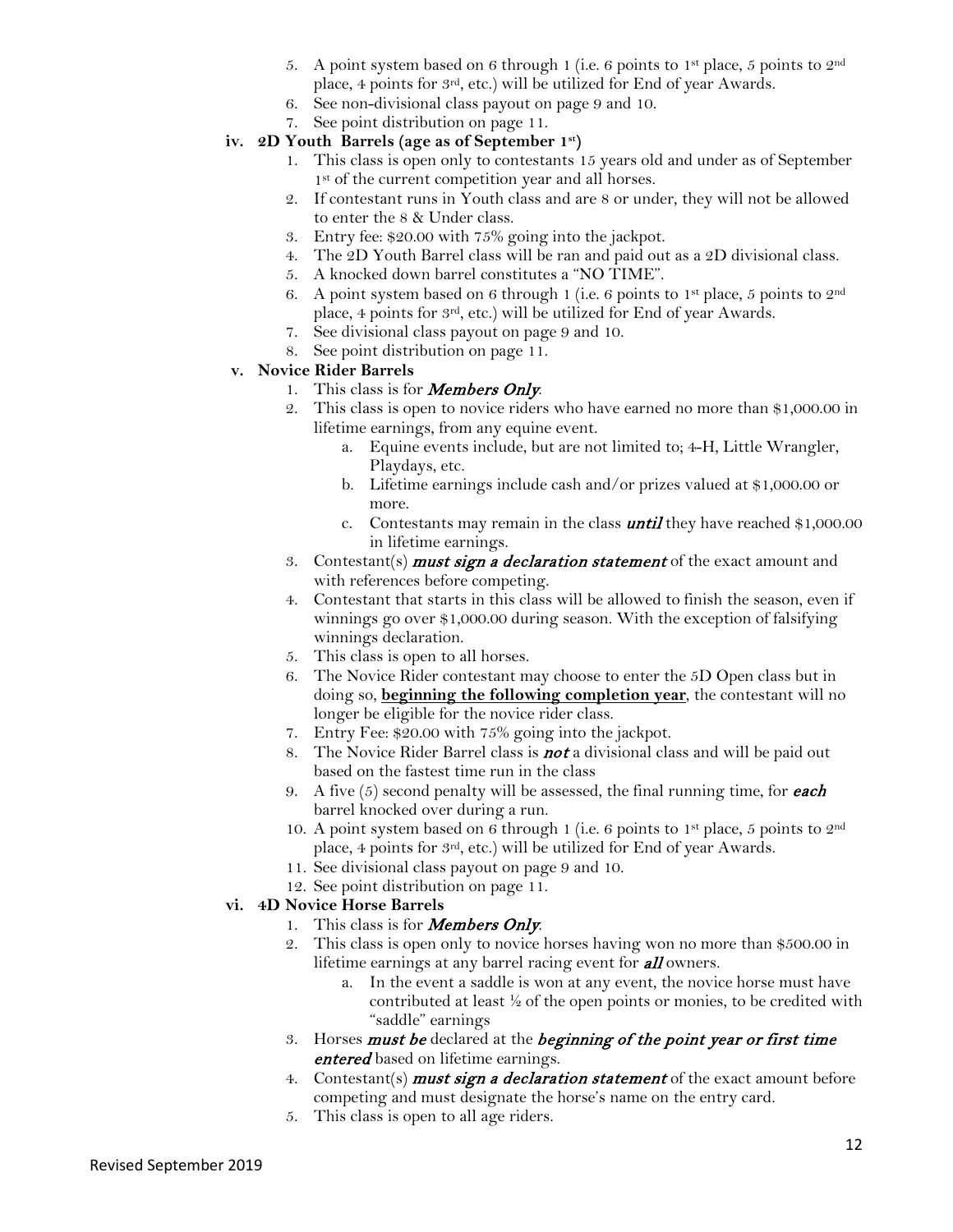- 6. Entry fee: \$20.00 with 75% going into the jackpot.
- 7. The 4D Novice Horse Barrel class will be run and paid out as a 4D divisional class.
- 8. A knocked down barrel constitute a "NO TIME".
- 9. Money won is counted on the horse only and is **not** a horse rider combination.
- 10. Only one rider, at the same jackpot, may ride a novice horse.
- 11. In the event that the horse owner is unable to compete, another CGRA member is eligible to ride the horse to continue to accrue money won on the horse.
- 12. Money will continue to count towards the End of Year Awards on a novice horse that is sold, provided a CGRA member rides it.
- 13. Once nominated, the novice horse may be entered in any other class or outside events yet remain in the 4D Novice Horse class until the end of the competition year.
	- a. Subsequently, all accumulated earnings, at the end of the competition year, will determine the horses' eligibility for the class the following year.
- 14. At the discretion of the Board, any member(s) running a horse out of class (one that does not qualify as novice) may be assessed a \$150.00 fine and required to return their pay back to the Association.
- 15. The End of Year Awards will be calculated on money won at CGRA 4D Novice Horse events only.
- 16. See divisional class payout on page 9 and 10.
- 17. See point distribution on page 11.

### **V. Pole Events**

- a. The poles will be ran on a six  $(6)$ -pole pattern and will be staked 21' apart and 21' from the score line. See Diagram 3 page 20.
- b. A contestant may start from either the right or the left. See Diagram 4 page 20.
- c. A contestant will receive a "NO TIME" should any of the following occur: any deviation from the pattern and/or an intentional halt/break in the forward progress of the pattern. See Diagram 4 page 18.
- d. Contestants in the 3D Open Pole class will receive a "NO TIME" for knocking down a pole.
- e. Contestants in the 8 and Under class will be assessed a five  $(5)$  second penalty, for **each** pole knocked down, to be added to the final running time.

### **f. Pole Payouts and Points**

- i. If a place is not paid in a division the monies will be evenly divided to the remaining winners of the division.
	- 1. Additionally, the winnings will not be paid on a separate check
	- 2. The additional winnings will not go toward End of Year Award.
- ii. If there are no qualified runs in a division the monies will go the winner of the 1D.
	- 1. The additional winnings will not be paid on a separate check.
	- 2. The additional winnings will not go toward End of Year Awards.
- iii. If there are no qualified runs in a class, the money will go back to the Association.
- iv. Standard CGRA events will be paid out as follow:

### **3D Divisional Pole Class Payouts**

| Division       | Time                          | Percentage of Jackpot<br>Paid Per Division | Example<br>Only |
|----------------|-------------------------------|--------------------------------------------|-----------------|
| 1 <sub>D</sub> | <b>Fastest Time</b>           | .50%                                       | 16.328          |
| 2D             | Fastest Time $+1$ Second (1)  | 30%                                        | 17.328          |
| 3D             | Fastest Time $+ 2$ Second (2) | 20%                                        | 18.328          |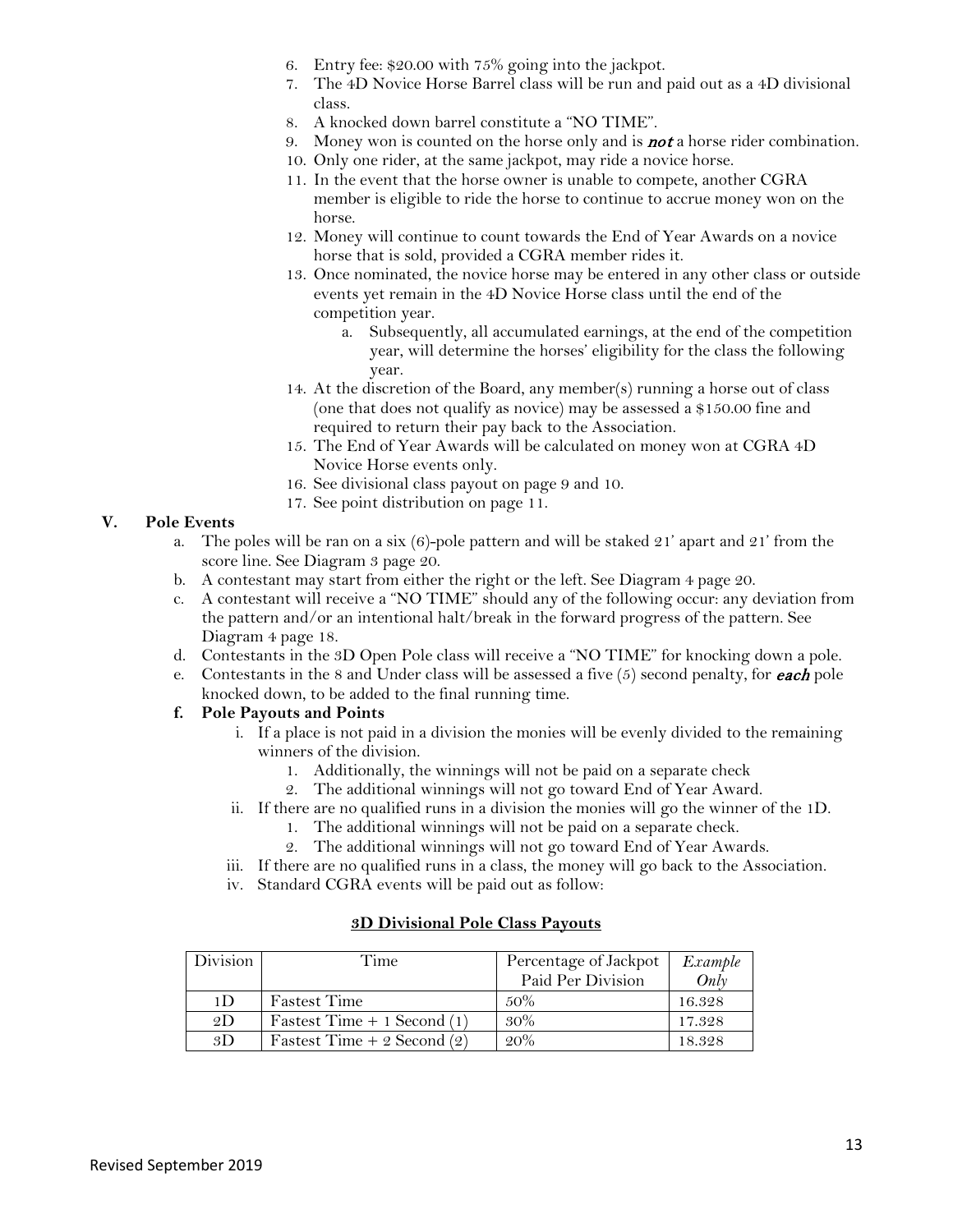### **CGRA Divisional Class Payouts will be paid, based on the number of entries as follows:**

| Number of | $\#$ of Places | First  | Second | Third | Fourth | Fifth |
|-----------|----------------|--------|--------|-------|--------|-------|
| Entries   | Paid           |        |        |       |        |       |
| $1 - 16$  |                | 100%   |        |       |        |       |
| $17 - 33$ |                | 60%    | 40%    |       |        |       |
| $34 - 66$ |                | 50%    | 30%    | 20%   |        |       |
| 67-95     |                | $40\%$ | 30%    | 20%   | 10%    |       |
| 96-Over   |                | 33%    | 27%    | 20%   | 1.3%   | 70/   |

### **CGRA Non-Divisional Class Payouts will be paid, based on the number of entries as follows:**

| Number of  | $\#$ of Places | First   | Second | Third | Fourth | Fifth |
|------------|----------------|---------|--------|-------|--------|-------|
| Entries    | Paid           |         |        |       |        |       |
| $1 - 5$    |                | $100\%$ |        |       |        |       |
| $6 - 10$   | $\mathcal{Q}$  | 60%     | $40\%$ |       |        |       |
| $11 - 15$  | 3              | 50%     | 30%    | 20%   |        |       |
| $16 - 20$  | 4              | 40%     | 30%    | 20%   | 10%    |       |
| $21$ -Over |                | 33%     | 27%    | 20%   | 13%    | 7%    |

v. Standard CGRA event points will be distributed as follows:

| Name                 | Place<br>Won    | Points Based<br>on Placing | Points Redistributed                           | Member Points<br>Awarded for EOY |
|----------------------|-----------------|----------------------------|------------------------------------------------|----------------------------------|
| Rider 1 (Non-Member) | 1 <sup>st</sup> | 6                          | Non-Member No Points<br>Awarded                | NM(0)                            |
| Rider 2 (Member)     | <b>Ond</b>      | 5                          | Member awarded 1st place<br>points             | 6                                |
| Rider 3 (Member)     | grd             | $\overline{4}$             | Member awarded 2 <sup>nd</sup> place<br>points | 5                                |
| Rider 4 (Non-Member) | 4 <sup>th</sup> | 3                          | Non-Member No Points<br>Awarded                | NM(0)                            |
| Rider 5 (Member)     | 5 <sup>th</sup> | $\overline{Q}$             | Member awarded 3rd place<br>points             | $\overline{4}$                   |
| Rider 6 (Member)     | 6 <sup>th</sup> |                            | Member awarded 4 <sup>th</sup> place<br>points | 3                                |
| Rider 7 (Member)     | 7 <sup>th</sup> | $\Omega$                   | Member awarded 5th place<br>points             | $\mathcal{Q}$                    |
| Rider 8 (Member)     | 8 <sup>th</sup> | $\Omega$                   | Member awarded 6th place<br>points             | 1                                |

### **Non-Member Placing Redistribution Example**

### **Member as Multiple Placer Distribution Example**

| Name  | Horse   | Place<br>Won    | Points Based on<br>Placing | Points Distribution  |
|-------|---------|-----------------|----------------------------|----------------------|
| Sally | Horse 1 | 1st             |                            |                      |
| Bill  | Horse 1 | $Q$ nd          | 5                          |                      |
| Sally | Horse 2 | grd             | 4                          | No Points Awarded or |
|       |         |                 |                            | Redistributed        |
| Tim   | Horse 1 | 4 <sup>th</sup> | 3                          | 3                    |
| Joe   | Horse 1 | 5 <sup>th</sup> | $\mathcal{Q}$              | 9                    |
| Tim   | Horse 2 | 6 <sup>th</sup> |                            | No Points Awarded or |
|       |         |                 |                            | Redistributed        |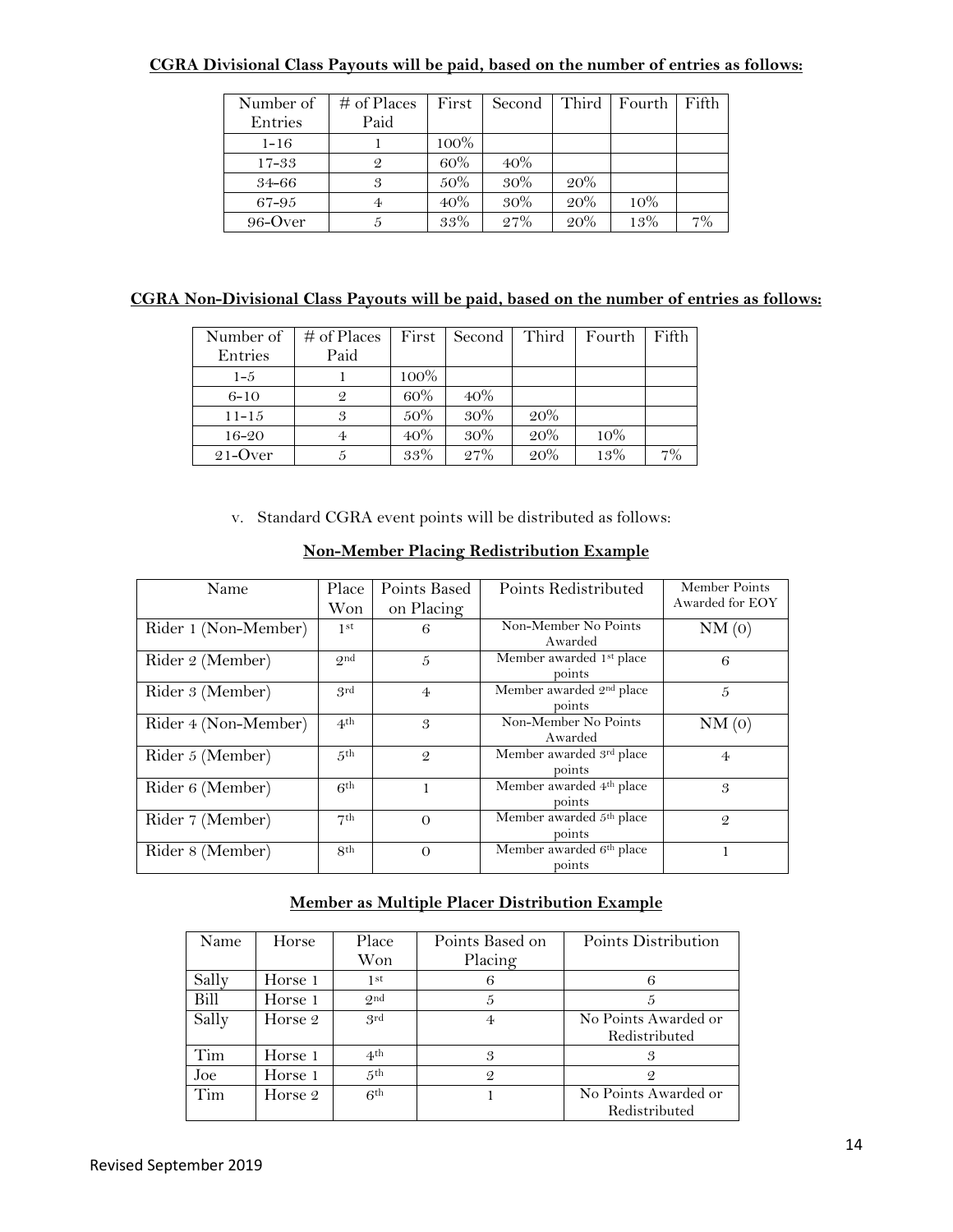### **g. Pole Classes**

### **i. Exhibitions**

- 1. This is a seasoning class only with **NO** paybacks or points.
- 2. Entry Fee: \$4.00 each
- **ii. 8 and Under Poles** (Age as of September 1st)
	- 1. This class is open only to contestants 8 years old and under—as of September 1st of the current competition year—and all horses.
	- 2. Entry Fee: \$15.00 with 75% going into the jackpot.
	- 3. The 8 and Under class is **not** a divisional class and will be paid out based on the fastest time run in the class
	- 4. A five  $(5)$  second penalty will be assessed, to the final running time, for **each** pole knocked over during a run.
	- 5. A point system based on 6 through 1 (i.e. 6 points to 1<sup>st</sup> place, 5 points to  $2<sup>nd</sup>$ place, 4 points for 3rd, etc.) will be utilized for End of year Awards.
	- 6. See non-divisional class payout on page 13 and 14.
	- 7. See point distribution on page 14.

### **iii. 3D Open Poles**

- 1. This class is open to all riders and horses.
- 2. Entry Fee: \$20.00 with 75% going into the jackpot.
- 3. The 3D Open Poles class will be ran and paid out as a 3D divisional class.
- 4. A knocked down pole constitutes a "NO TIME".
- 5. A point system based on 6 through 1 (i.e. 6 points to 1<sup>st</sup> place, 5 points to  $2<sup>nd</sup>$ place, 4 points for 3rd, etc.) will be utilized for End of year Awards.
- 6. See divisional class payout on page 13 and 14.
- 7. See point distribution on page 14.

### **VI. Events and Scheduling**

- a. The Board of Directors shall be responsible for scheduling race dates and arenas.
- b. The Board of Directors may use their discretion on the number of jackpots as long as they make every effort to notify all members by post office, telephone, or email.
- c. All approved listing will appear in one section of the newsletter in date order for each approved jackpot.
	- i. All necessary phone numbers will be listed in newsletter(s).
- d. The order of events must be published in the newsletter and no deviations from the published order will be allowed.
- e. Unapproved events may be added but they must be held after all approved events.
- f. The Board of Directors must provide a minimum of ten (10) day notice for new races to be added to the schedule. Board may cancel or change arena due to weather or circumstances beyond our control and will give notice as soon as possible.

### **VII. Added Money**

- a. Added money races are considered the Team Race, Dream Race, Running for the Green, and Buddy Race.
	- i. Although other BBR approved races have added money they may not fall into this category.
- b. The Board may not restrict the amount of added money
- c. Added money may be dispersed among any class and/or may be designated to a specific class.
- d. All added monies are to be split to the divisions as follows:

|            | 1D  | 2D      | 3D  | 4D      | 5D  |
|------------|-----|---------|-----|---------|-----|
| 5D Payouts | 30% | $2.5\%$ | 20% | 15%     | 10% |
| 4D Payouts | 35% | 30%     | 20% | $1.5\%$ |     |
| 3D Payouts | 50% | 30%     | 20% |         |     |
| 2D Payouts | 60% | 20%     |     |         |     |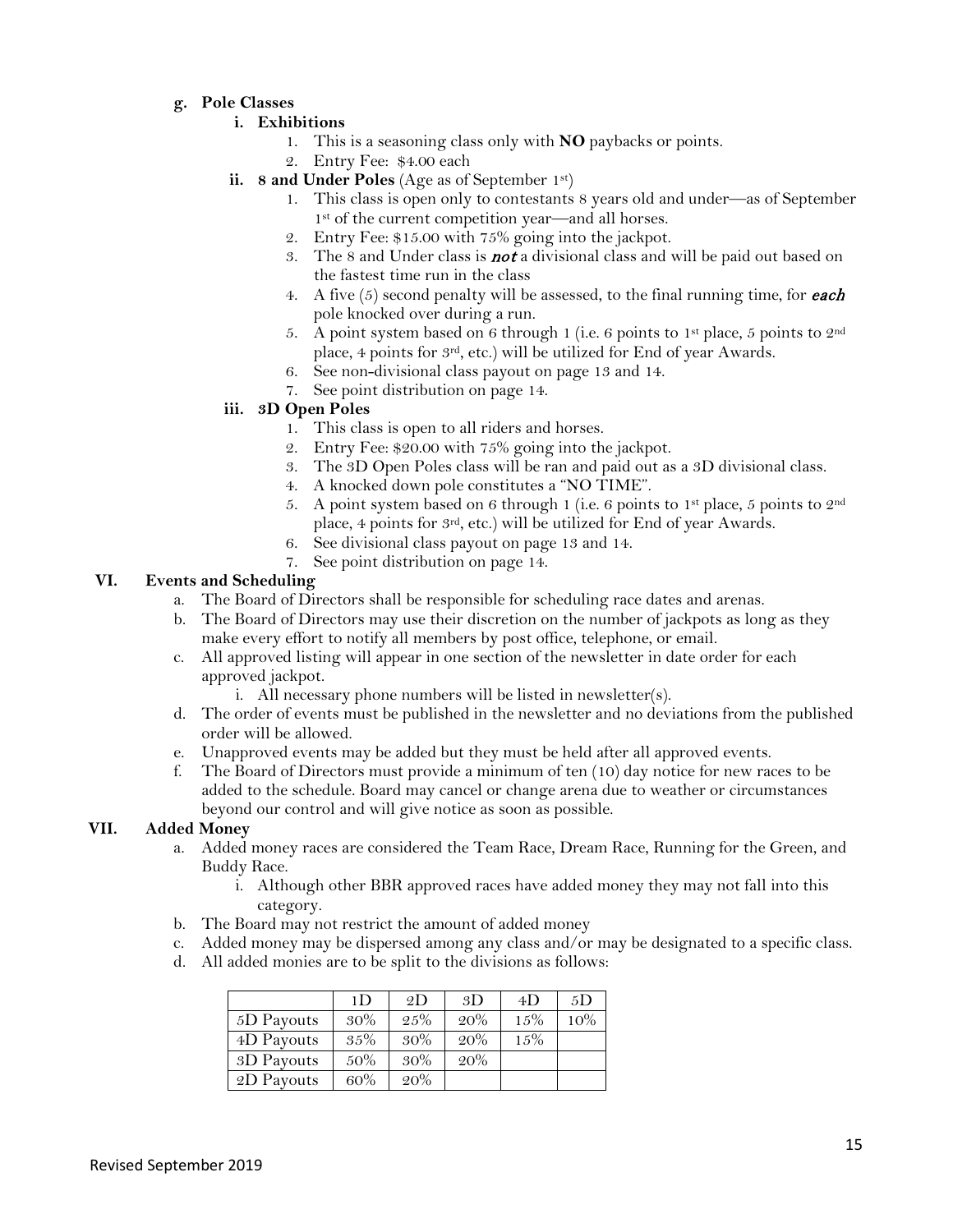- e. Thirty (30) days, in-hand, advance notice must be provided to all members in writing with the amount to be added to each class designated.
	- i. Any class in which money won determines the outcome of the End of Year Awards may have money added to the class, but the event earnings **will not** count towards the End of Year Awards totals.

### **VIII. Year End Awards**

- a. General Information
	- i. Ties will be broken first by number of jackpots attended and then total monies won in that division.
	- ii. A member must be present or have someone present to receive his or her End of Year Award(s).
		- 1. Extenuating circumstances allowed.
	- iii. Donations may be accepted at any time during the competition year. However, any donations to be designated to a specific class must be made by April 1st.
	- 1. All donations made after April  $1<sup>st</sup>$  will go into the general awards fund. iv. At the end of the competition year, each of the first-place winners in the 4D Open Barrels is to receive a saddle.
	- v. Only the high money earner for the 4D Novice Horse Barrels will receive a saddle.
	- vi. The first-place winner in the 1D of the 2D Youth Barrels will receive a saddle.
	- vii. In the event that CGRA is not financially able to purchase the above –designated awards, the Board, the Directors, or the Awards Committee will submit suggested substitutions to the membership for approval.
- b. Eligibility
	- i. To be eligible for Year End Awards:
		- 1. A member must participate in at least five (5) sanctioned shows, for the competition year.
		- 2. Each member will be responsible for working two (2) regular events and one "big" event per year.
			- a. "Big" events are the Team Race, Dream Race, and the Running for the Green Race.
			- b. For members that join after the Running for the Green Race they will be allowed to substitute the Buddy Race, as long as they work both days.
		- 3. Each member will be responsible for obtaining a "sponsor" donation in the amount of \$100.00, minimum, to go towards the added money barrel races. Sponsor donations must be submitted by July 1<sup>st</sup> to be eligible for End of Year Awards.
			- a. Members joining after June 1st will have an extension.
				- i. Depending upon date of membership.
				- ii. Board Members will decide on date as needed.
			- b. Additional sponsor money can still be turned in after July 1<sup>st</sup> but, will not be used for eligibility for End of Year Awards.
			- c. If mailing sponsor donation, it must be post marked by July 1st.
			- d. Sponsorship will be turned in to secretary only and a receipt will be given.
			- e. Please use sponsorship form found on website for sponsor's receipt.
		- 4. Members will be required to work the added money events unless prior notification to the Board for excusal.
		- 5. If a member works at a CGRA race and accepts payment from the Association for that time worked, that member will not be able to count the time worked towards meeting their eligibility requirement.
			- a. Paid help must notify Secretary **before** the race begins.
- c. Class Determined by either Points or Money
	- i. The 4D Novice Horse Class winner will be determined by total money won at CGRA events
		- 1. Money own in any division will count towards End of Year Awards.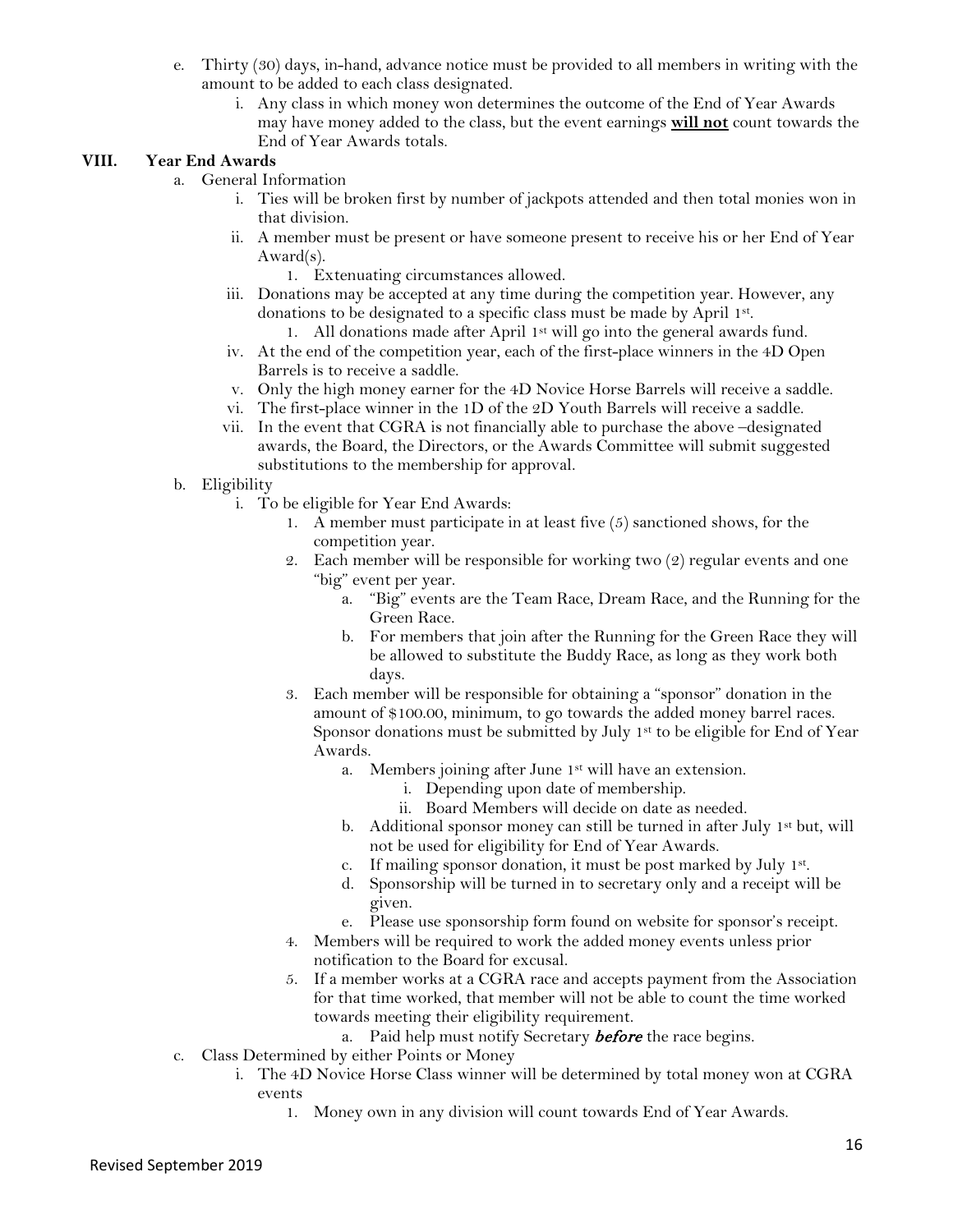- ii. The 4D Open, 8 and Under, 2D Youth, Novice Rider barrels and 8 and Under, 3D Open Poles will be determined by points.
- iii. If placing in more than one division, points will count towards the division only for End of Year Awards.
- iv. In the event a non-member places in a division, points will be redistributed to members placing lower in the class.
- v. In the event a rider places on more than one horse in a division, points will count only on the highest placing horse. Additionally, points *will not* be redistributed to members placing lower in the class.

### **IX. New Board Training**

The purpose of this training is to ensure that all board members understand and can fully participate in the financial running of the association. After this training, you should know:

- 1. All the important forms that need to be filed to keep our non-profit status in good standing and all deadlines.
- 2. How to break down entry fees to determine how much the association makes off each entry fee so that you will be able to make decisions about added money races and awards.
- 3. Understand the total cost of putting on a race at different facilities.
- 4. You will know all the areas that need to be audited so that the books are ready to close at the end of the season.
- 5. Understand all the IRS rules that we must comply with to maintain our non-profit status.

### **Forms**

At the end of the Season, after the election of the new board, the new officers will need to be filed with the State of New Mexico. You will have to log onto the NM – SOS portal to efile this information. Secretary has the user ID and password. There is a \$10 charge. The names of 3 officers will have to be on file with the state at all times. They will have to digitally sign the document, so they need to be present. There must be at least 2 officers present for all forms being completed online.

The second form that needs to be filed is the form 990, which is basically our tax return for the association. This should be completed by an accountant but will be signed by all board members before it is filed. The due date for the form 990 is January  $15<sup>th</sup>$ , or 3 months and 15 days from the last day of the Season (August 31). The penalty for filing late is \$20 per day, so this needs to be completed and filed ASAP. All forms mailed to the IRS must be sent priority with delivery confirmation, or be sent certified mail.

1099's will be the final thing to complete for year. The secretary is responsible for keeping a list of all competitor's earnings. Everyone earning more than \$600 (January 1 to December 31) will be issued a 1099 misc. These must be filed by January 31 $^{\text{st}}$  and recipients must receive them by February 15<sup>th</sup>.

### **Areas that must be Audited**

- 1. All races that are put on by CGRA
- 2. All points for each race
- 3. Checking Account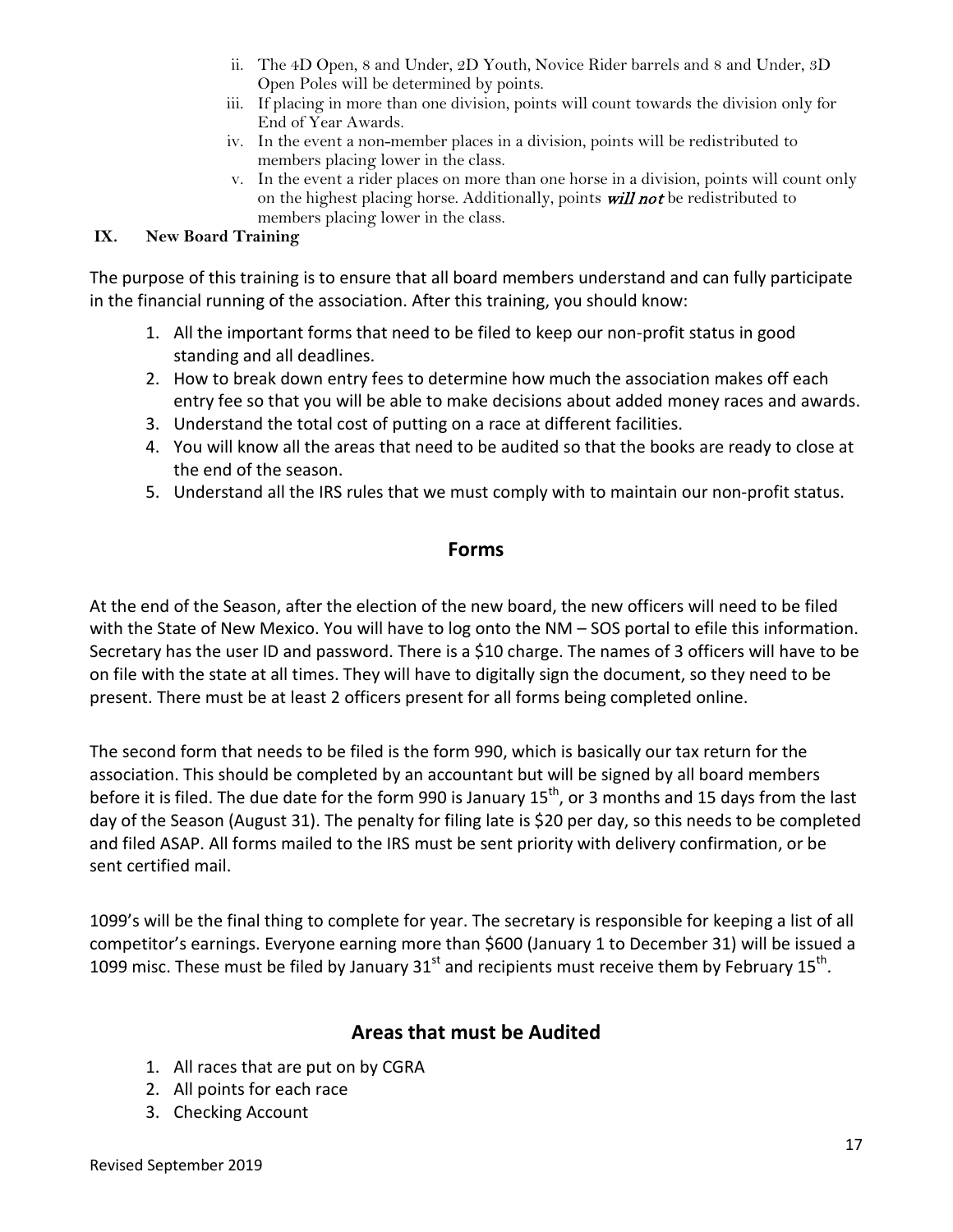### 4. Financial Statement

These audits must be done by at least 2 board members and should at least be done quarterly so the financial can be approved and posted on the website.

Sanction Fees: BBR \$40 - \$55 WPRA \$35

Pay Workers or Announcer if requested (# entry fees X \$5) /# of workers = Worker pay

Secretary \$1.25 per run, expo, riding slot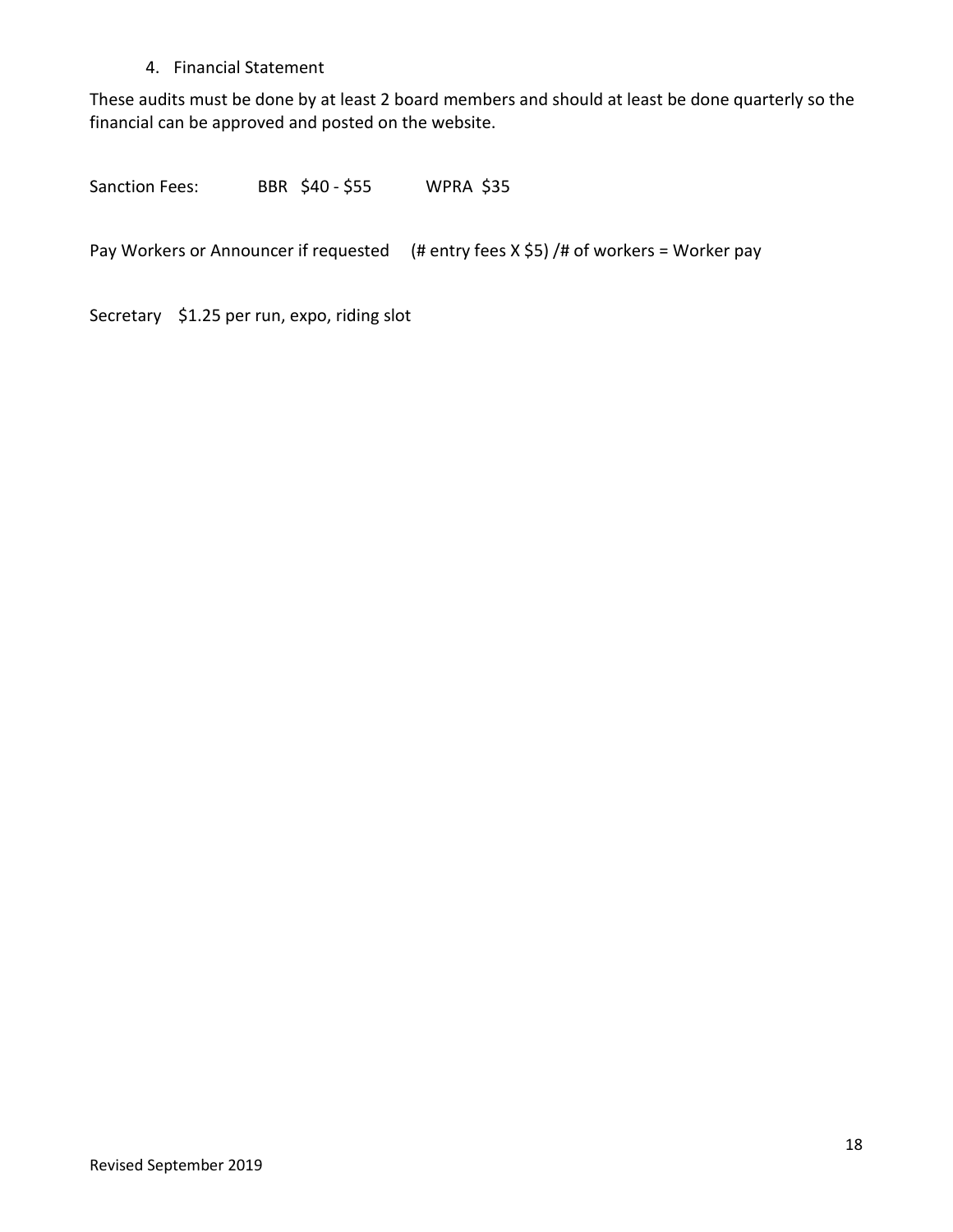



Electric Eye/ Score Line